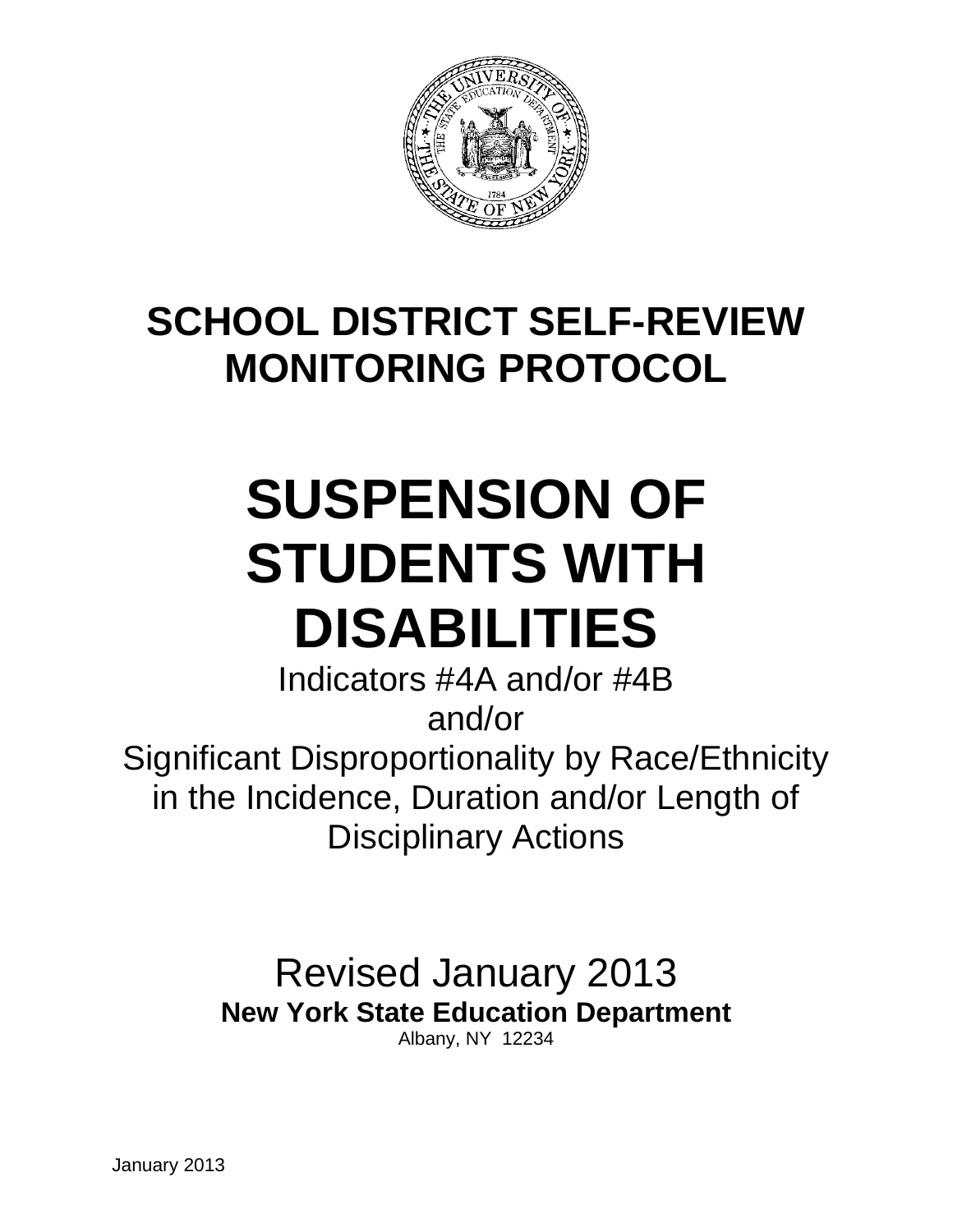## Table of Contents

| I.    |                                                                                   |  |
|-------|-----------------------------------------------------------------------------------|--|
| ΙΙ.   |                                                                                   |  |
| III.  |                                                                                   |  |
|       |                                                                                   |  |
| IV.   |                                                                                   |  |
| V.    |                                                                                   |  |
| VI.   |                                                                                   |  |
| VII.  |                                                                                   |  |
| VIII. |                                                                                   |  |
| IX.   |                                                                                   |  |
|       | <b>Attachments</b>                                                                |  |
|       | Attachment 1: Checklist to Complete the Self-Review                               |  |
|       | Attachment 2: School District Self-Review Monitoring Protocol                     |  |
|       | Attachment 3: Individual Student Record Review Form                               |  |
|       | Attachment 4: Suspension Self-Review Monitoring Report                            |  |
|       | Attachment 5: Sample Form for Section of Sample of Student Records to be Reviewed |  |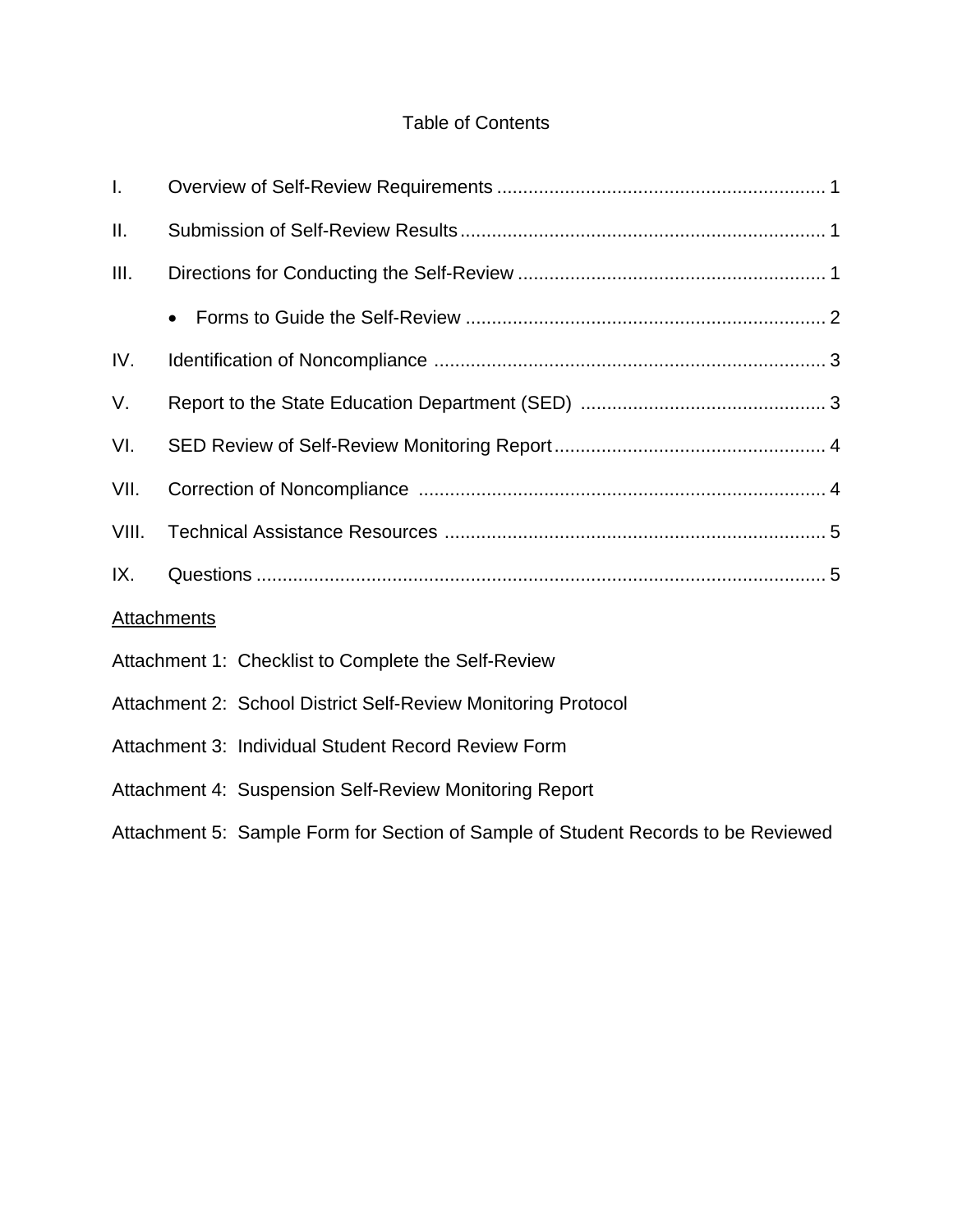## **SELF-REVIEW MONITORING PROTOCOL SUSPENSION OF STUDENTS WITH DISABILITIES**

## **I. Overview of Self-Review Requirements**

This self-review monitoring protocol must be completed by all school districts identified by the State as having data showing:

- • **Indicator 4: Significant discrepancy** in the rate of long-term suspensions of students with disabilities (34 CFR §300.170(a)); and/or
- Indicator 4B: Significant discrepancy by race / ethnicity in the rate of long-term suspensions of students with disabilities by race/ethnicity (34 CFR §300.170(a); and/or
- • **Significant disproportionality by race / ethnicity** in the incidence, duration, and type of disciplinary actions, including suspensions and expulsions (34 CFR §300.646(a)(3)).

## **II. Submission of Self-Review Results**

The School District Self-Review Monitoring process must be completed and results reported to the State Education Department (SED) electronically. Directions for how to submit the results and due dates are found at http://www.p12.nysed.gov/sedcar/data.htm and results are submitted at http://pd.nysed.gov .

## **III. Directions for Conducting the Self-Review**

The Suspension Self-Review Monitoring process is a focused review of a school district's policies, procedures and practices (i.e., implementation of policies and procedures) that most closely impact the incidence, duration and type of disciplinary action. The review focuses on requirements in the following six areas.

- **1. Individual Evaluations of Students with Disabilities.** The school district's evaluation policies, procedures and practices must be reviewed to determine if students with disabilities have received appropriate evaluations upon which to base positive behavioral interventions, supports and services that would prevent the behaviors from occurring.
- **2. Individualized Education Programs (IEPs).** The IEPs of students with disabilities suspended for more than 10 days in a school year or, as appropriate, subjected to identified disciplinary actions, must be reviewed to ensure they include positive behavioral supports and services needed to prevent the occurrence of behaviors that impede their learning or that of others.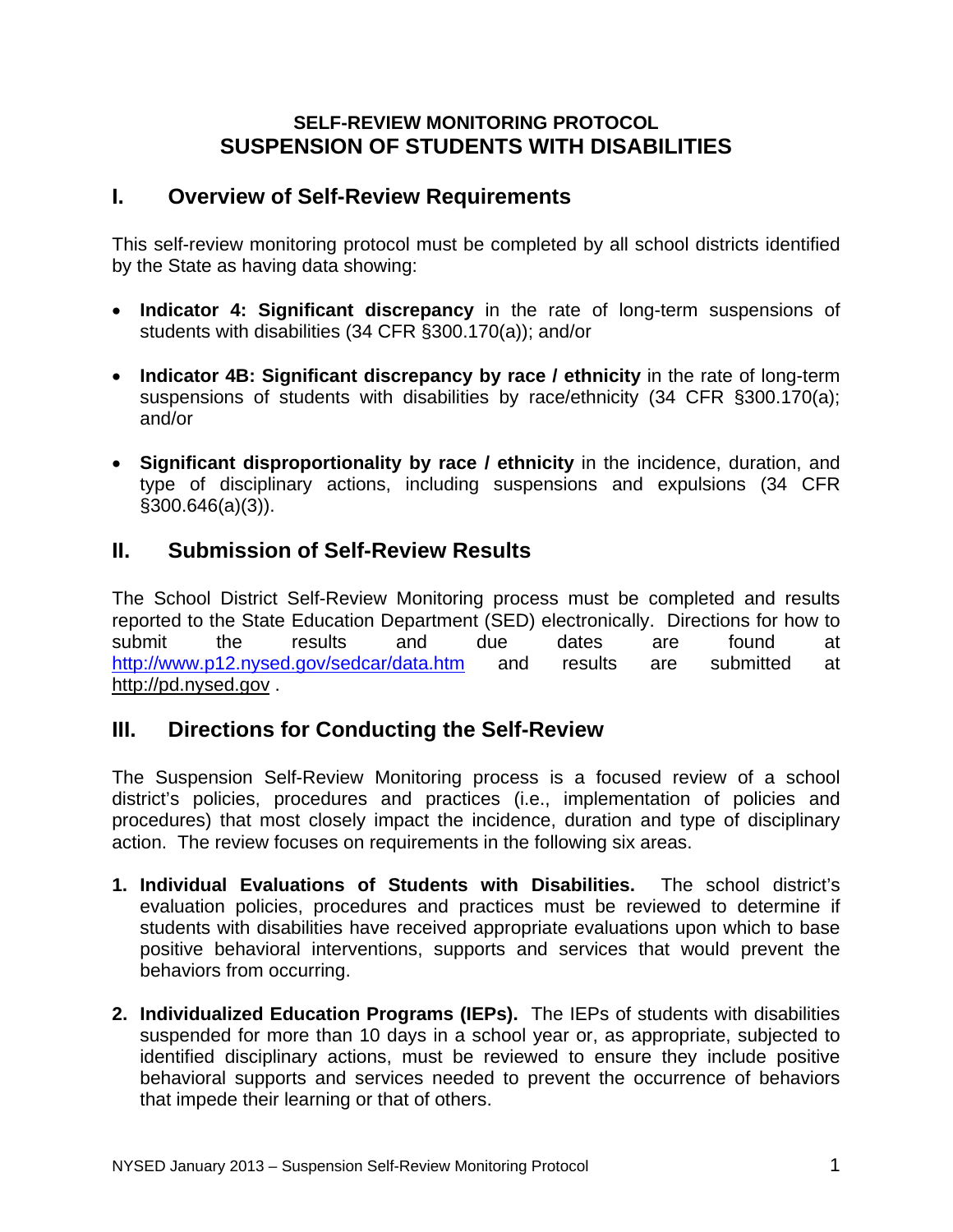- **3. Behavioral Intervention Plans.** Policies, procedures and practices to develop and implement appropriate behavioral intervention plans for students with disabilities must be reviewed to ensure the district is taking appropriate steps to prevent the reoccurrence of a student's behaviors.
- **4. Manifestation Determinations.** The district's policies, procedures and practices relating to manifestation determinations (a review of the relationship of the student's conduct to the disability) must be made to ensure that students with disabilities are not suspended or removed for more than 10 days in a school year for behaviors related to their disabilities.
- **5. General Procedures for Disciplinary Removals.** The policies, procedures and practices of the school district must be reviewed to determine if the general procedures for disciplinary actions by school principals and superintendent's hearings ensure that the rights of students with disabilities under IDEA are protected.
- **6. Interim Alternative Educational Settings (IAES) and Instructional Services.** The temporary educational settings where students with disabilities are removed and education services provided to such students must be reviewed to ensure that students with disabilities receive the instructional services to which they are entitled.

#### **Forms to Guide the Self-Review**

• **Checklist to Complete the Self-Review (Attachment 1)** 

A step-by-step process has been outlined to guide the self-review process, including selection of the review team, identification of sources of data and selection of student records, documentation requirements and the process to determine compliance and report to SED. The district must conduct the review following this process.

#### • **School District Self-Review Monitoring Protocol (Attachment 2)**

This form establishes the protocol to conduct the self-review. The protocol:

- $\circ$  specifies the regulatory requirements relating to the six areas above;
- o identifies documentation (e.g., written policies, classroom visitations, suspension records, teacher interviews, IEPs) that must be reviewed; and
- $\circ$  identifies information to "look for" in reviewing that documentation (e.g., look for evidence that functional behavioral assessments include all the required components; consistent application by race/ethnicity).

The school district must use this form to guide the self-review and to document its compliance findings and identify, for self-correction purposes, any corrective action and improvement activities needed to address compliance issues. This form is not submitted to SED unless requested, but should be used to guide the district to selfcorrect compliance issues.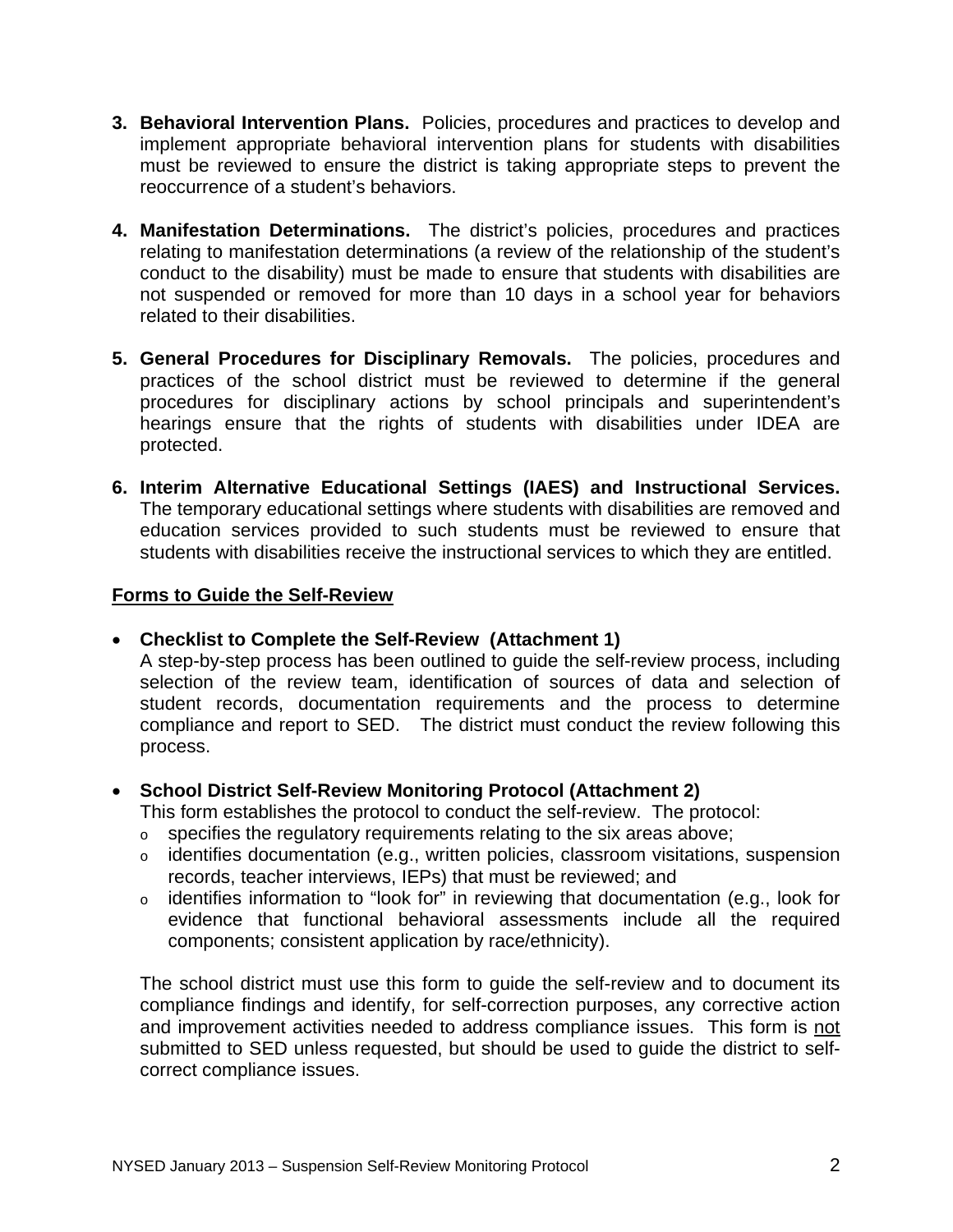#### • **Individual Student Record Review (Attachment 3)**

This form is used to guide the collection of information from individual student records. The School District Self-Review Monitoring Protocol should be referenced in determining what documentation in a student's record must be reviewed and information to look for in the review of that documentation. Using this form, for each regulatory citation for each individual student in the sample, a determination must be made as to whether the requirement was met or was not met or was not applicable to the individual student. One form should be used for each student record reviewed. Information from these forms are compiled to determine compliance and documented on Attachment 2. These forms are not submitted to SED, but are collectively used to determine compliance. Each individual student record review form must be available for review upon request by SED.

## • **Suspension Self-Review Monitoring Report (Attachment 4)**

This form is a sample of the electronic reporting form the school district will complete to document the results of the district's self-review to SED. For each regulatory requirement, the district must document its findings of compliance or noncompliance. **This information must be submitted electronically to SED at http://pd.nysed.gov. Directions and due dates are posted at http://www.p12.nysed.gov/sedcar/data.htm.** 

• **Sample Form for Selection of Student Records to be Reviewed (Attachment 5)**  For districts identified for significant discrepancies by race/ethnicity (4B) and/or disproportionality by race/ethnicity by disciplinary actions, this form provides a guide to select the representative sample of students upon which the review must be based to ensure that representative sample includes the students in the race/ethnicity group which contributed to the district's data and identification.

## **IV. Identification of Noncompliance**

The team must carefully review all findings from all the documentation and evidence to make its determination of compliance for each regulatory requirement on the School District Self-Review Monitoring Protocol (Attachment 2).

- Any absent or inappropriate policy, procedure or practice must be reported as noncompliance.
- When fewer than 100 percent of the total number of student records reviewed show evidence that a particular regulatory requirement has been met, the regulation must be reported as noncompliance.

## **V. Report to the State Education Department (SED)**

**Unless otherwise directed by SED, the only documentation to be submitted to SED is the electronic submission of the Suspension Self-Review Monitoring Report (Attachment 4).** This report must be submitted electronically. To complete this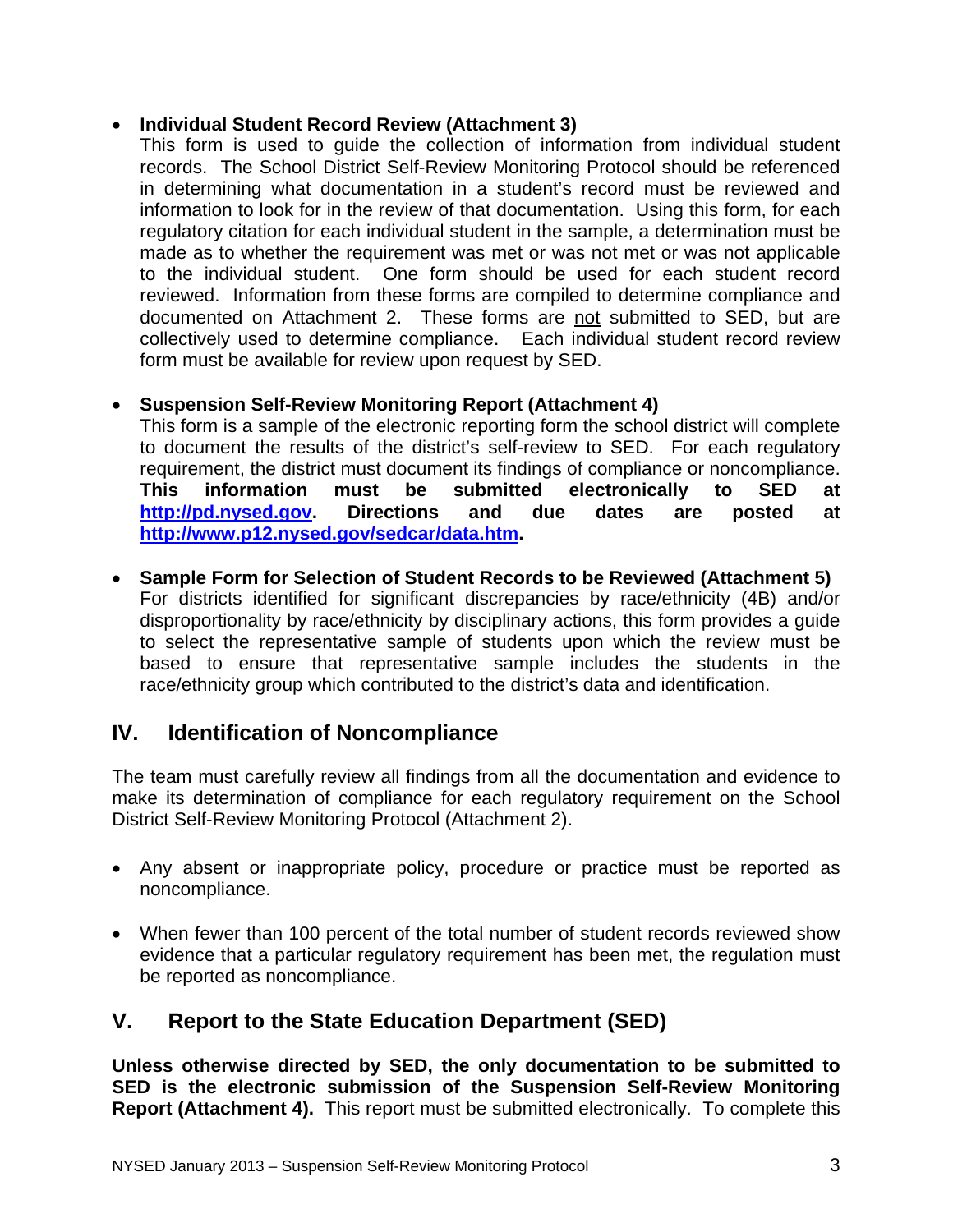form, go to http://pd.nysed.gov and follow the directions for completion and submission. The district should **NOT** submit the other forms completed or the documentation reviewed during the self-review unless requested by SED.

Pursuant to the New York State Archives and Records Administration Records Retention and Disposition Schedule ED-1, the school district must maintain documentation of its review for a period of **seven years**. This documentation is subject to review by SED and therefore should be maintained in an easily retrievable and organized manner.

## **VI. SED Review of Self-Review Monitoring Report**

SED will review the Self-Review Monitoring Report and respond as follows:

- 1. If the school district reports to SED that, based on its self-review, the district has not identified any compliance issues relating to its policies, procedures and practices, SED may arrange for a review of that determination.
- 2. If the school district reports to SED that, based on its self-review, the district has one or more compliance issues relating to its policies, procedures and practices, SED will notify the district that it must correct all instances of noncompliance immediately, but not later than the prescribed due date contained in the district's notification. Failure to correct the identified area(s) of noncompliance by the due date will result in enforcement action(s) from SED's Office of Special Education.

## **VII. Correction of Noncompliance**

If the school district identifies school district policies, procedures and practices that are not consistent with State and federal requirements, the school district must:

- document issues of noncompliance to SED;
- document on the School District Self-Review Monitoring Protocol (Attachment 2) the steps the school district will take (i.e., corrective actions required and improvement activities recommended) to correct findings of noncompliance;
- the prescribed due date contained in the district's notification; and • correct all instances of noncompliance, **including for each individual student, any findings of noncompliance found for that student,** immediately, but not later than
- provide an assurance and documentation to SED that the school district has corrected all issues of noncompliance. (Further information on this documentation will be provided to individual districts based on compliance findings.)
- In addition, for issues of significant disproportionality by race/ethnicity in the incidence, duration, and type of disciplinary actions, including suspensions and expulsions, publicly report (e.g., public meeting, posting on school district website) on the revision of policies, practices and procedures (34 CFR §300.646).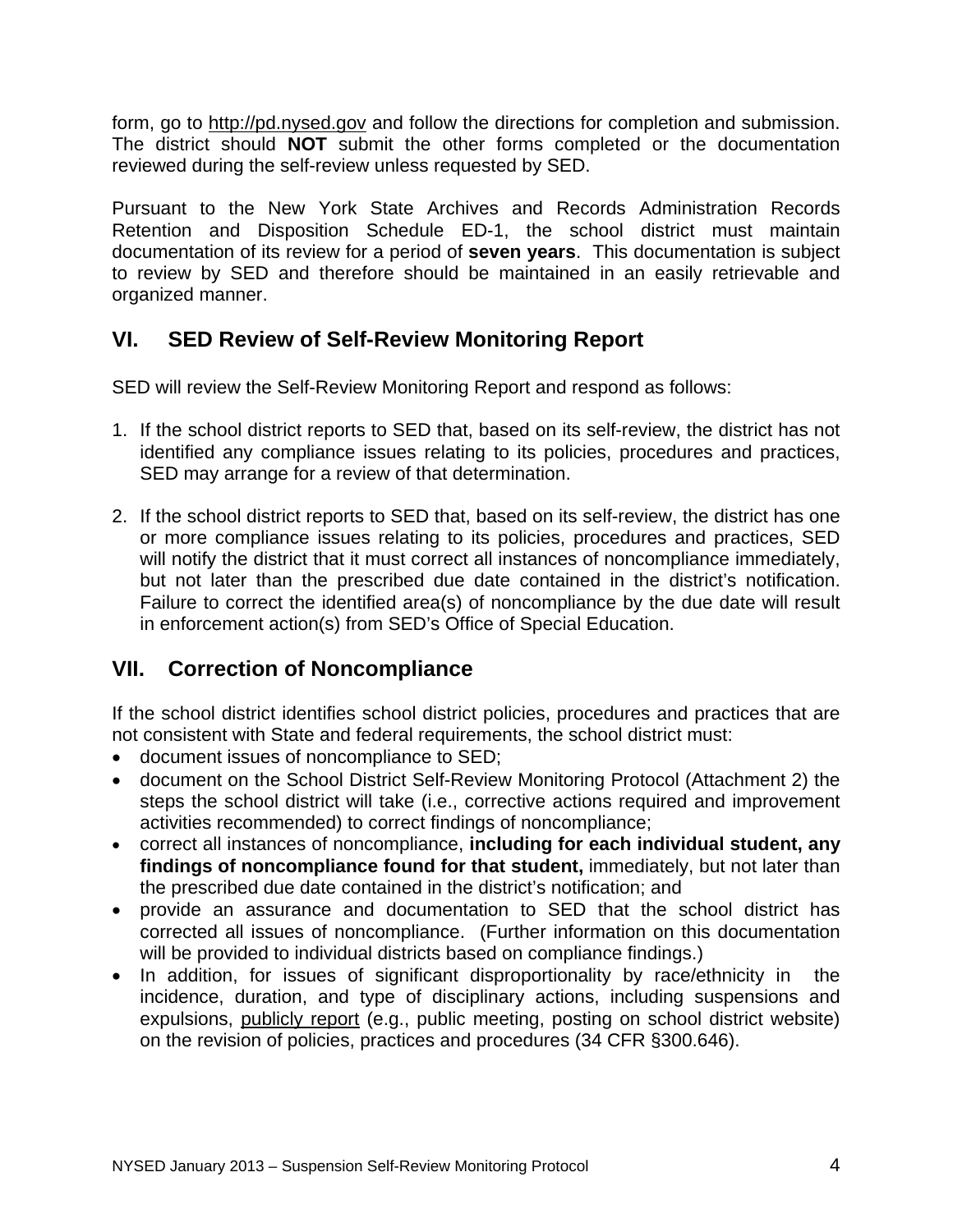## **VIII. Technical Assistance Resources**

The following sources may assist you in addressing issues relating to the suspension of students with disabilities.

- Regional Special Education Technical Assistance Support Centers (RSE-TASC) http://www.p12.nysed.gov/specialed/techassist/rsetasc/
- • Quality Indicator Review and Resource Guide on Behavioral Supports and Interventions - http://www.p12.nysed.gov/specialed/techassist/behaviorQI.htm
- National Technical Assistance Center on Positive Behavioral Interventions and Supports - http://www.pbis.org/
- The Metropolitan Center for Urban Education's Technical Assistance Center on Disproportionality (TAC-D) - http://steinhardt.nyu.edu/metrocenter/tacd.html
- • *Racial Disproportionality in School Disciplinary Practices*  http://www.nccrest.org/publications/briefs.html
- Zero Tolerance and Alternative Strategies: A Fact Sheet for Educators and Policymakers: The National Association of School Psychologists http://www.nasponline.org/resources/factsheets/zt\_fs.aspx
- • *Guidance on Conducting Functional Behavioral Assessments for Students with Disabilities -* www.p12.nysed.gov/specialed/publications/policy/functionbehav.htm
- http://www.p12.nysed.gov/specialed/publications/policy/discipcover.htm • *Discipline Procedures for Students with Disabilities (under revision) -*
- Section 200.22 and Part 201 of the Regulations of the Commissioner of Education http://www.p12.nysed.gov/specialed/lawsregs/part200.htm
- • *Requirements Relating to the Use of Behavioral Interventions and Supports* http://www.p12.nysed.gov/specialed/publications/policy/BI-909.pdf

## **IX. Questions**

Questions regarding the Suspension Self-Review Monitoring Protocol may be directed to the Policy Unit at (518) 473-2878 or the Special Education Quality Assurance Regional Offices at http://www.p12.nysed.gov/specialed/quality/qaoffices.htm.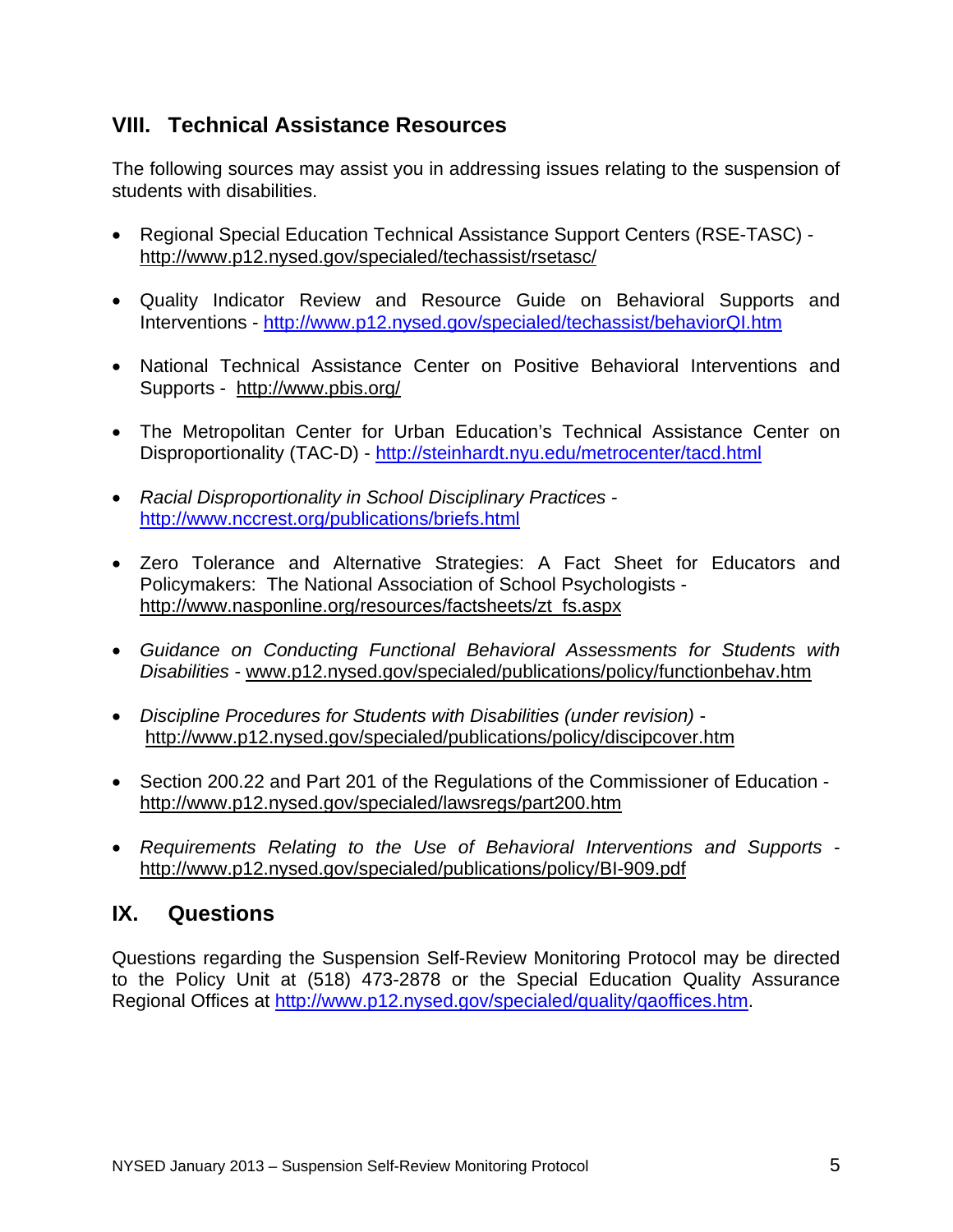## **Checklist to Complete the Self-Review**

| <b>Activity</b>                                                                                                                                                        | <b>Recommendations and Required Components of the</b><br><b>Review</b>                                                                                                                                                                                                                                                                                                                                                                                                                                                                                                                                                                                                                                                                                                                                                                                                                                                                                                                                     |
|------------------------------------------------------------------------------------------------------------------------------------------------------------------------|------------------------------------------------------------------------------------------------------------------------------------------------------------------------------------------------------------------------------------------------------------------------------------------------------------------------------------------------------------------------------------------------------------------------------------------------------------------------------------------------------------------------------------------------------------------------------------------------------------------------------------------------------------------------------------------------------------------------------------------------------------------------------------------------------------------------------------------------------------------------------------------------------------------------------------------------------------------------------------------------------------|
| 1. School superintendent<br>or designee selects the<br>team members to<br>conduct the self-review.                                                                     | Identify a team leader to oversee the review process.<br>$\bullet$<br>Select a team of individuals to conduct the review<br>$\bullet$<br>that includes individuals from cross disciplines, such<br>as a school administrator, guidance counselor, social<br>worker, special education teacher, general education<br>teacher, parent of a student with a disability and a<br>school psychologist.<br>To provide objectivity and to benefit from technical<br>$\bullet$<br>assistance during the self-review process, it is<br>recommended<br>that<br>district<br>strongly<br>the<br>invite<br>someone from outside the district (such as a<br>representative of the Regional Special Education<br>Technical Assistance Support Centers (RSE-TASC),<br>and, when the review is required because of<br>identification of a significant discrepancy and/or<br>disproportionality by race/ethnicity, one or more<br>individuals of diverse racial and ethnic backgrounds)<br>to participate in the self-review. |
| 2. Conduct an initial<br>meeting of the review<br>team to discuss<br>timelines for the review<br>and the process to<br>review and collect the<br>required information. | Assign staff responsible to:<br>$\bullet$<br>Identify the sample of students<br>O<br>Complete the student record reviews<br>$\circ$<br>Conduct interviews and observations<br>$\Omega$<br>Identify the process to complete the review and due<br>$\bullet$<br>dates.<br>Establish meeting dates to review the results.                                                                                                                                                                                                                                                                                                                                                                                                                                                                                                                                                                                                                                                                                     |
| Identify sources of data<br>3.<br>and information that<br>must be reviewed.                                                                                            | Review Attachment 2 - School District Self-Review<br>Monitoring Protocol. Each section of the self-review<br>protocol identifies specific documentation that must be<br>reviewed. The sources of data and information should<br>also include observations and interviews, as appropriate.                                                                                                                                                                                                                                                                                                                                                                                                                                                                                                                                                                                                                                                                                                                  |
| 4. Select a sample of<br>student records to be<br>reviewed.                                                                                                            | Using the PD-8 data reported in August, compile a list of<br>all students with disabilities suspended in which the data<br>indicated a significant discrepancy, and/or by the type of<br>disciplinary action for the race/ethnicity group identified<br>for disproportionality.<br>For school districts with 20 or fewer students on this<br>list, review all student records.<br>For school districts with less than 200 students on<br>$\bullet$<br>this list, randomly select 20 student records.<br>For school districts with more than 200 students on<br>$\bullet$<br>this list, randomly select 30 records.<br>Add to the number of records to be reviewed if,<br>based on the record reviews, you are finding                                                                                                                                                                                                                                                                                      |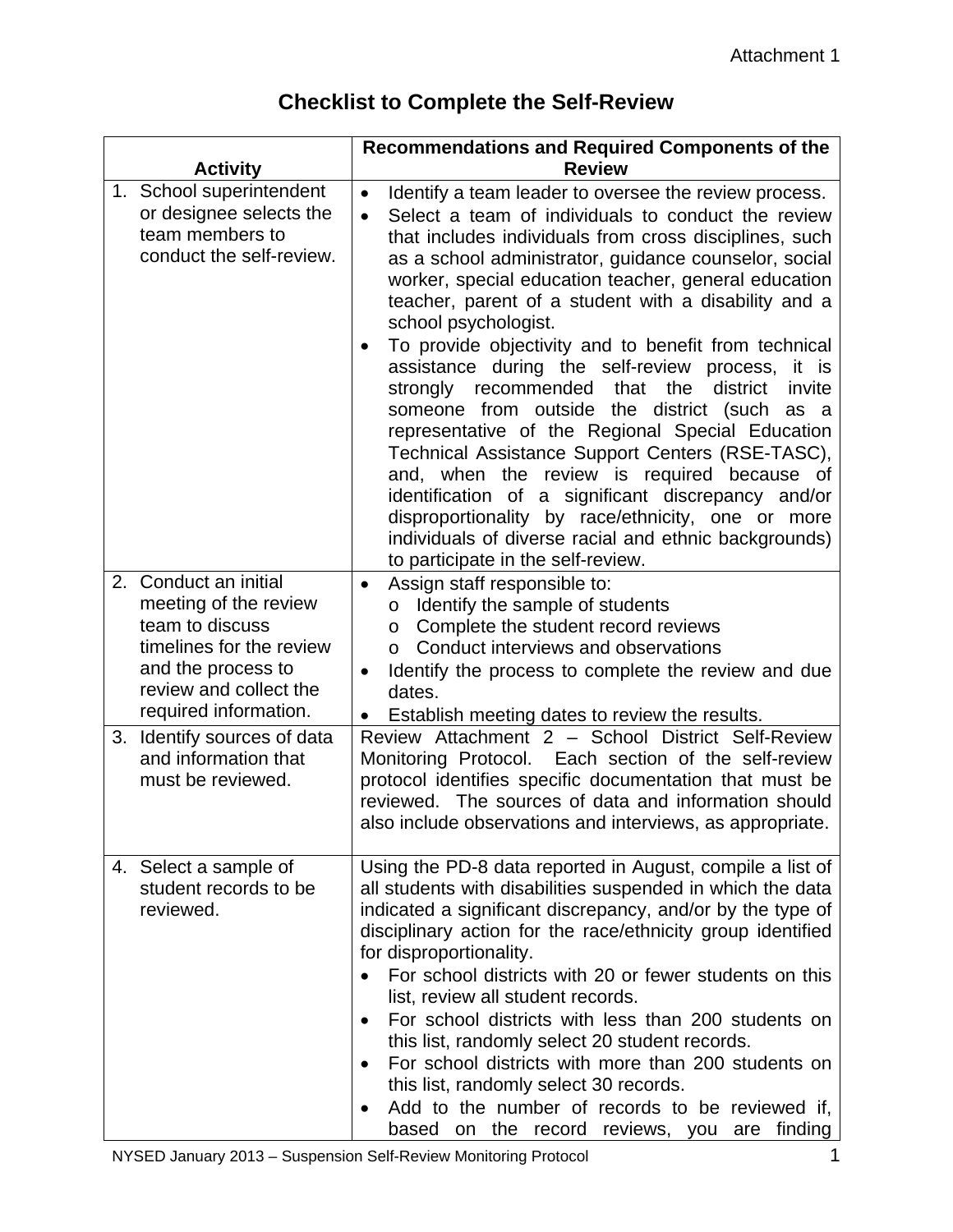| <b>Activity</b>                                                                      | <b>Recommendations and Required Components of the</b><br><b>Review</b>                                                                                                                                                                                                                                                                                                                                                                                                                                                                |  |  |
|--------------------------------------------------------------------------------------|---------------------------------------------------------------------------------------------------------------------------------------------------------------------------------------------------------------------------------------------------------------------------------------------------------------------------------------------------------------------------------------------------------------------------------------------------------------------------------------------------------------------------------------|--|--|
|                                                                                      | inconclusive patterns of policy implementation.                                                                                                                                                                                                                                                                                                                                                                                                                                                                                       |  |  |
|                                                                                      | Ensure the sample of student records is representative<br>of the student population and school buildings (e.g.,<br>building, age/grade, disability category, race/ethnicity,<br>special education program/placement).                                                                                                                                                                                                                                                                                                                 |  |  |
|                                                                                      | <b>Indicator 4A:</b> Select students with disabilities who were<br>suspended out of school for more than 10 days in the<br>school year.                                                                                                                                                                                                                                                                                                                                                                                               |  |  |
|                                                                                      | <b>Indicator</b><br>4B<br>and/or<br><b>Disproportionality</b><br>by<br><b>Disciplinary Action:</b><br>For each race/ethnicity group where the data indicated<br>overrepresentation among students with disabilities by<br>race/ethnicity, ensure that the sample of student records<br>includes all or a significant number of students from the<br>identified group.                                                                                                                                                                 |  |  |
|                                                                                      | For districts identified for both 4A and 4B and/or<br>disproportionality by race/ethnicity in disciplinary<br>actions:<br>(1) select the student records to be representative of the<br>student population and school buildings as required<br>for 4A; and<br>(2) add all or a significant number of students from the<br>identified group for 4B; and/or for significant<br>disproportionality add all or a significant number of<br>students from the identified group by incidence,<br>duration, and type of disciplinary actions. |  |  |
|                                                                                      | For districts identified for significant discrepancy<br>(4B) and/or disproportionality by race/ethnicity in<br>disciplinary action:<br>Attachment 5 provides a sample data collection form to<br>guide the selection of a representative sample of<br>students upon which the review must be based.                                                                                                                                                                                                                                   |  |  |
| 5. Complete the Individual<br><b>Student Record Review</b><br>Form for each student. | Document findings for each student on the Individual<br>Student Record Review form. To complete this review,<br>you will need to review evaluations, minutes from the<br>Committee<br>Special<br>Education<br>(CSE)<br>on<br>and<br>manifestation team meetings, individualized education<br>programs (IEPs), disciplinary reports and notices to<br>parents.                                                                                                                                                                         |  |  |
| 6. Compile all the results.                                                          | One individual should be assigned to collect the data                                                                                                                                                                                                                                                                                                                                                                                                                                                                                 |  |  |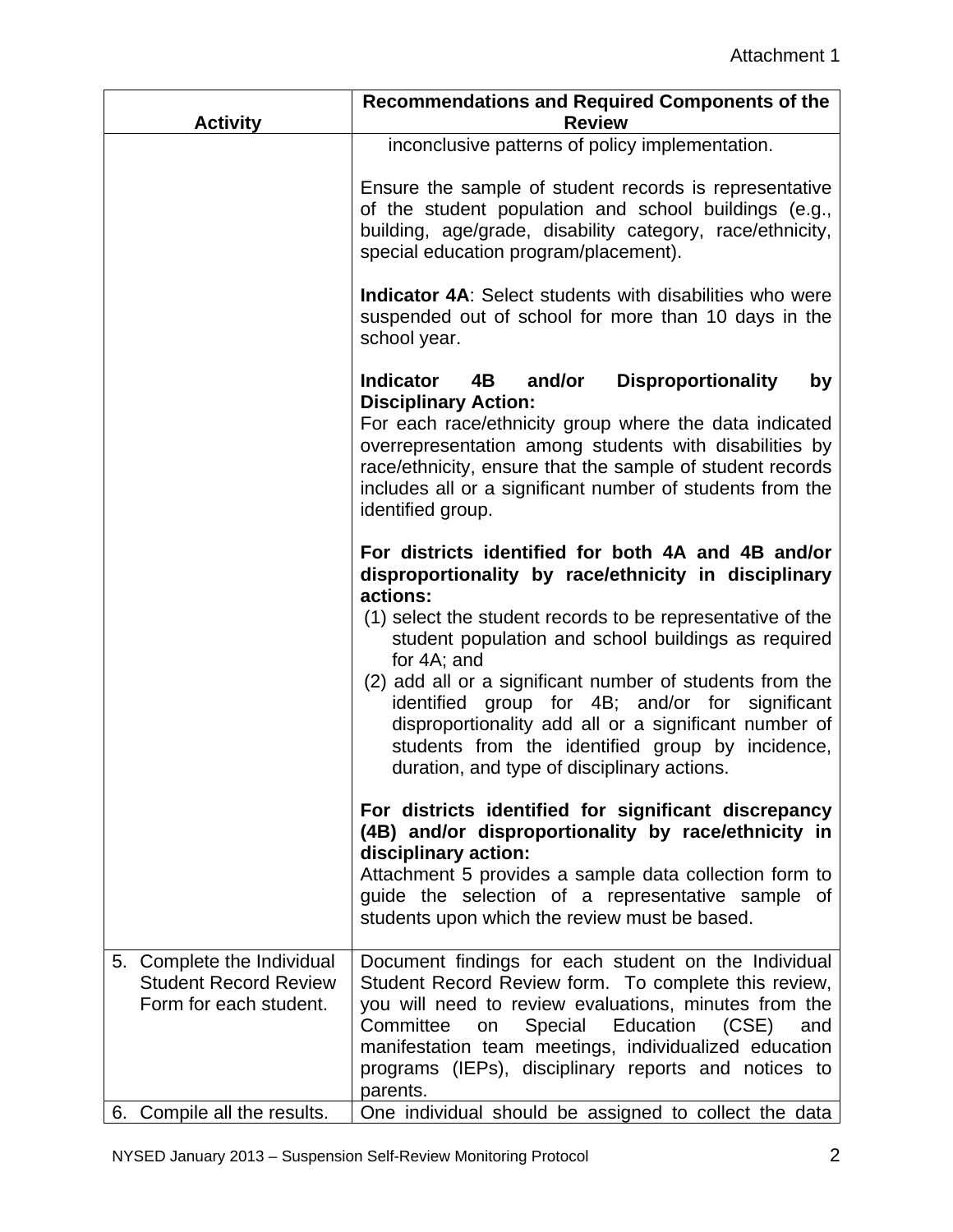| <b>Activity</b>                                                                                                                                                                                             | Recommendations and Required Components of the<br><b>Review</b>                                                                                                                                                                                                                                                                                                                                                                                                                                                                                                                                                                          |
|-------------------------------------------------------------------------------------------------------------------------------------------------------------------------------------------------------------|------------------------------------------------------------------------------------------------------------------------------------------------------------------------------------------------------------------------------------------------------------------------------------------------------------------------------------------------------------------------------------------------------------------------------------------------------------------------------------------------------------------------------------------------------------------------------------------------------------------------------------------|
| <b>Individual Student</b><br>$\bullet$<br><b>Record Reviews</b>                                                                                                                                             | from all the Individual Student Record Review forms.                                                                                                                                                                                                                                                                                                                                                                                                                                                                                                                                                                                     |
| Review of policies<br>$\bullet$                                                                                                                                                                             | Compile the findings from the Individual Student Record                                                                                                                                                                                                                                                                                                                                                                                                                                                                                                                                                                                  |
| and procedures                                                                                                                                                                                              | Review forms, notes from class observations, progress<br>monitoring charts, reviews of policies and procedures,                                                                                                                                                                                                                                                                                                                                                                                                                                                                                                                          |
| <b>Class observation</b><br>and interviews                                                                                                                                                                  | etc.; and transfer the findings to the self-review protocol                                                                                                                                                                                                                                                                                                                                                                                                                                                                                                                                                                              |
|                                                                                                                                                                                                             | (Attachment 2).                                                                                                                                                                                                                                                                                                                                                                                                                                                                                                                                                                                                                          |
| 7. Convene a review team<br>meeting to discuss the<br>findings and analyze the<br>data to identify the<br>specific nature and<br>extent of the areas in<br>need of improvement.                             | Upon completion of the review of documentation for<br>each of the six areas of the review, the team should<br>meet to review and discuss the findings. The team<br>should question and probe data to determine relevant<br>factors relating to the discrepancies (e.g., suspension<br>practices at specific buildings; for specific disabilities,<br>certain racial or ethnic groups, and specific types of<br>placements) and/or disproportionality by race/ethnicity in<br>disciplinary actions, and to determine whether the school<br>district's policies, procedures and/or practices are in<br>compliance with State requirements. |
|                                                                                                                                                                                                             | On the Self-Review Monitoring Protocol:<br>Document compliance and noncompliance.<br>$\circ$<br>Describe the specific details of noncompliance.<br>$\circ$<br>Identify what must be corrected and how it will be<br>$\circ$<br>corrected.<br>Set a timetable for correction. All noncompliance<br>$\circ$<br>must be corrected as soon as possible, but not<br>later than the prescribed due date contained in<br>the district's notification.<br>Identify and document improvement activities<br>$\circ$<br>(e.g., staff development).                                                                                                  |
| 8. Submit the completed<br><b>Self-Review Monitoring</b><br>Protocol (Attachment 2)<br>to the Superintendent of<br><b>Schools or Chief School</b><br>Officer for approval and<br>certification of accuracy. | The Superintendent of Schools or Chief School Officer<br>must review the completed School District Self-Review<br>Monitoring Protocol to accept responsibility for the<br>accuracy of the compliance report.                                                                                                                                                                                                                                                                                                                                                                                                                             |
| Submit a report to SED<br>9.                                                                                                                                                                                | <b>of</b><br>submission:<br><b>Manner</b><br>Web-based<br>electronic                                                                                                                                                                                                                                                                                                                                                                                                                                                                                                                                                                     |
| (see sample in<br>Attachment 4).                                                                                                                                                                            | submission.<br>To<br>submit<br>this<br>form,<br>go<br>to<br>http://pd.nysed.gov                                                                                                                                                                                                                                                                                                                                                                                                                                                                                                                                                          |
|                                                                                                                                                                                                             | The Superintendent of Schools or Chief School Officer<br>must verify that the report to be submitted to SED<br>provides accurate data and information.                                                                                                                                                                                                                                                                                                                                                                                                                                                                                   |
|                                                                                                                                                                                                             | Print the Self-Review Monitoring Report after submitting                                                                                                                                                                                                                                                                                                                                                                                                                                                                                                                                                                                 |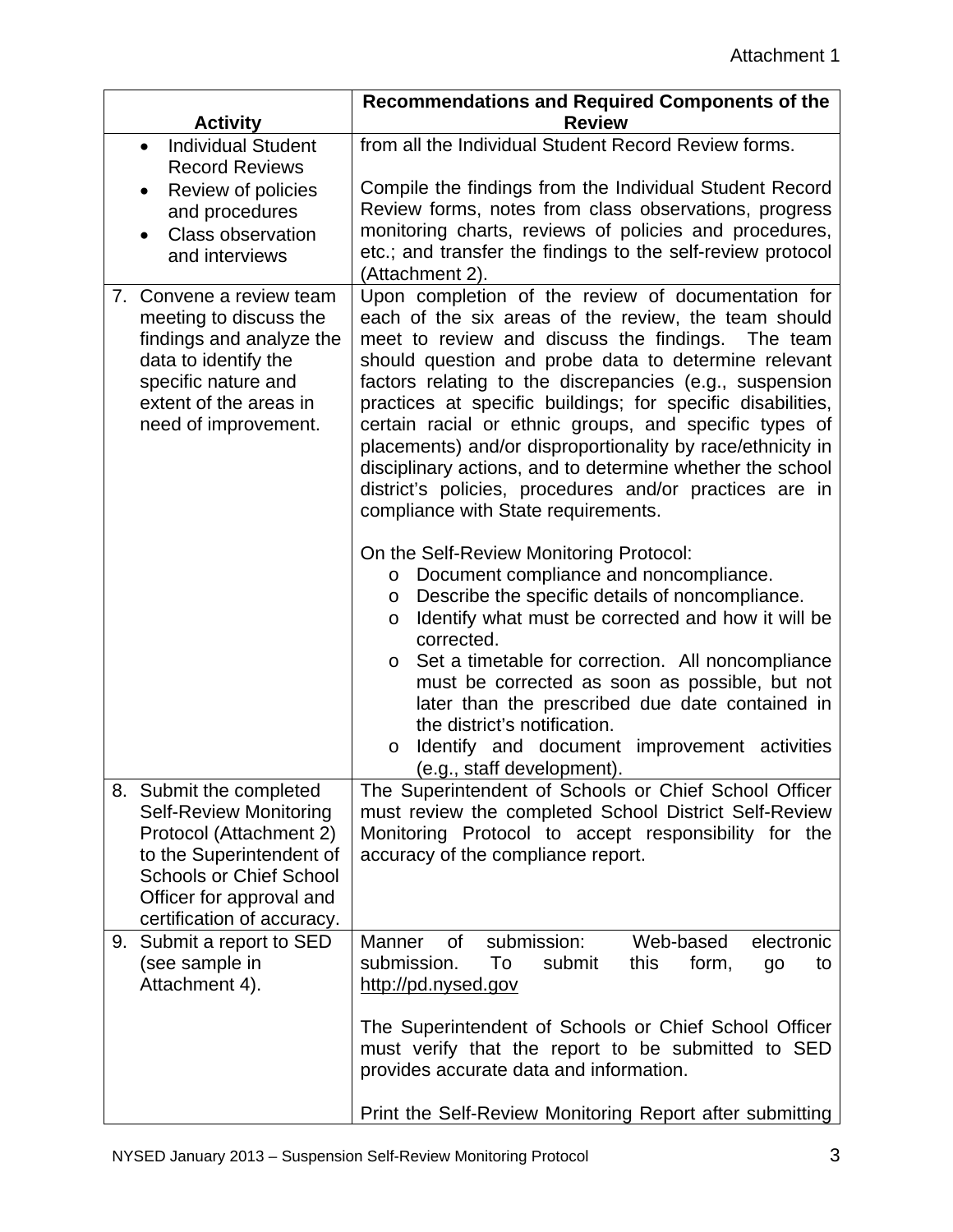| <b>Activity</b> | Recommendations and Required Components of the<br><b>Review</b> |
|-----------------|-----------------------------------------------------------------|
|                 | the report for record-keeping purposes.                         |

**Maintain all documentation used to complete the self-review for seven years. Records should be retained in an organized and easily retrievable format. All documentation is subject to SED review.**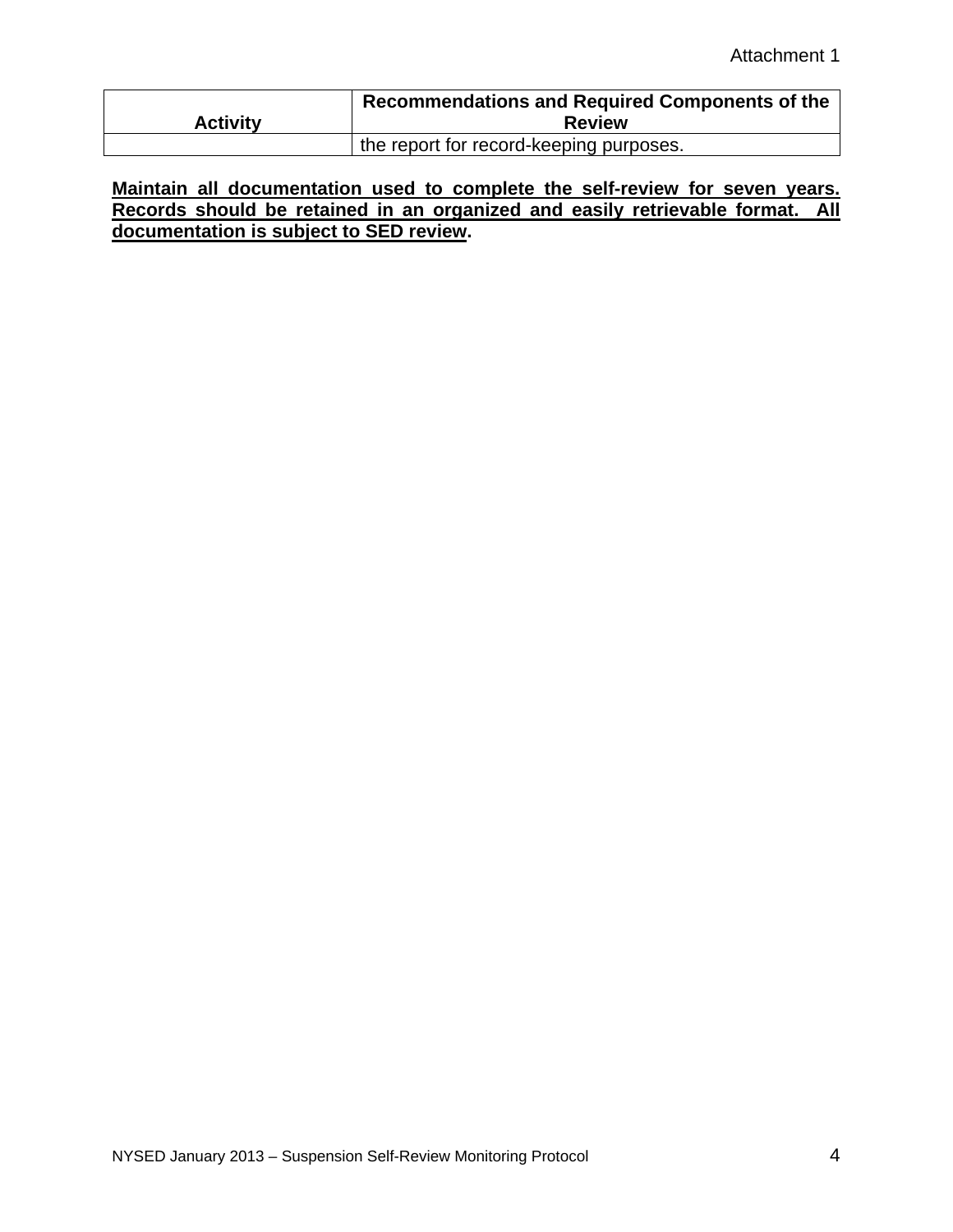#### **SELF REVIEW MONITORING PROTOCOL**

#### **SUSPENSION OF STUDENTS WITH DISABILITIES**

<span id="page-11-0"></span>

| Date review completed: |  |
|------------------------|--|

**Check all that apply based on the State Education Department's (SED) notification to the school district. If a school district is identified for both Indicators 4A, 4B and or Disproportionality by Race/Ethnicity, the same self review protocol is completed. However, the records reviewed must include students in the identified group which was the basis for the data findings.** 

| Review required for significant discrepancy in the school district's rate of long-term suspensions of students with<br>disabilities as compared to other school districts. (Indicator 4A) (34 CFR §300.170)                                                                                    |
|------------------------------------------------------------------------------------------------------------------------------------------------------------------------------------------------------------------------------------------------------------------------------------------------|
| Review required for significant discrepancy in the rate of long-term suspensions of students with disabilities by<br>race/ethnicity. (Indicator 4B) (34 CFR §300.170)                                                                                                                          |
| Review required for disproportionality by race/ethnicity in the incidence, duration and type of disciplinary actions.<br>$(34$ CFR §300.646(a)(3))<br>In-school suspensions for up to 10 days<br>In-school suspensions for greater than 10 days<br>Out-of-school suspensions for up to 10 days |
| Out-of-school suspensions for greater than 10 days                                                                                                                                                                                                                                             |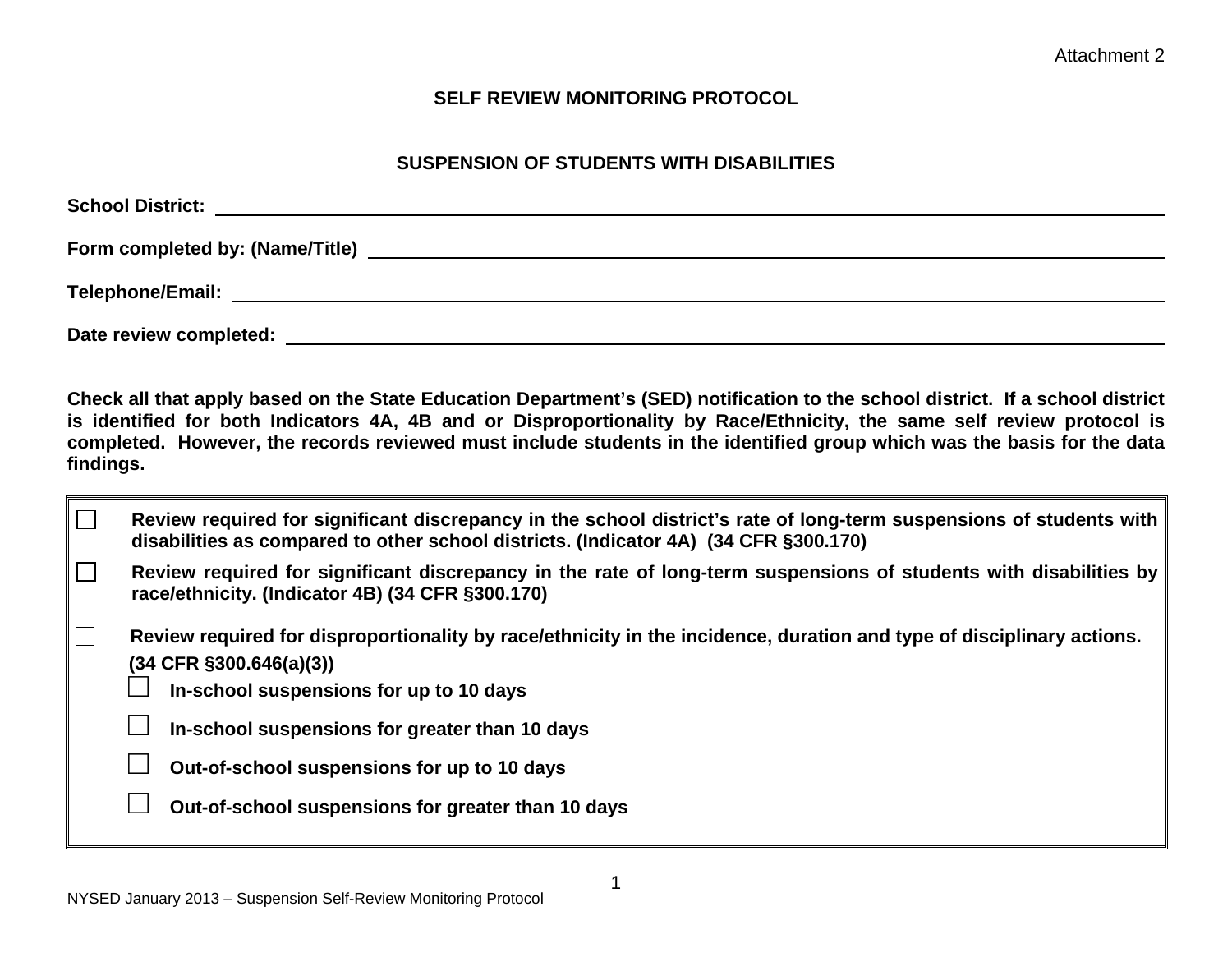<span id="page-12-0"></span>**Names and titles of team members conducting the self-review:** 

For reviews required for significant discrepancy and/or disproportionality by race/ethnicity, indicate the name(s) of community representative(s) from diverse racial and ethnic backgrounds.

#### **DIRECTIONS**

This form establishes the protocol to conduct the self-review. The district must conduct a review of each area as identified on this protocol. Each page of the protocol provides the following information:

**Area to be reviewed**: The six areas that must be reviewed include:

- 1. Individual Evaluations of Students with Disabilities
- 2. Individualized Education Programs (IEPs)
- 3. Behavioral Intervention Plans
- 4. Manifestation Determinations
- 5. General Procedures for Disciplinary Removals
- 6. Interim Alternative Educational Settings and Instructional Services

**Citation and Issue:** Regulatory requirements that have been determined by SED to be most closely related to the area and suspensions of students with disabilities have been identified for review.

**Documentation and Evidence:** For each area, the protocol provides a specific list of documentation (information to look at) and evidence (information to look for) that must be considered in the district's review of its policies, procedures and practices in the identified area.

**Number and Percentage of Compliance Based on Record Reviews:** Upon completion of the individual record reviews, document the number of student records found in compliance for each citation. In the next column, calculate the percentage of compliance based on record reviews (total number of records in compliance divided by the total number of records reviewed).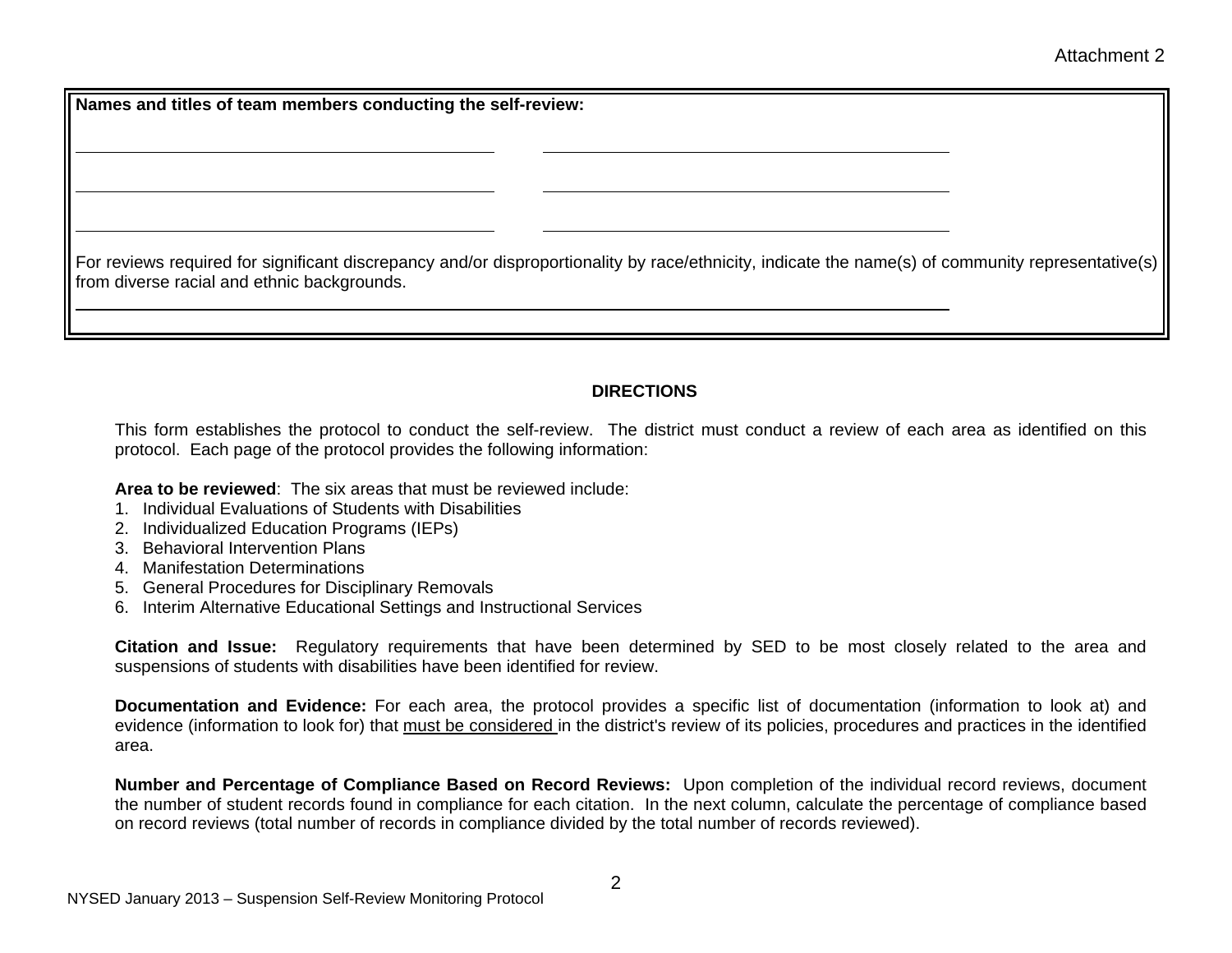#### Attachment 2

<span id="page-13-0"></span>**Determination of Compliance: Y (Yes) or N (No):** A notation of Y indicates that the district is in compliance with the specific regulatory requirement. A notation of N indicates that the district is not in compliance with the regulatory requirement. The determination of compliance for some of the issues may be able to be made based solely on the review of individual student records. Instances of compliance noted for fewer than 100 percent of the records reviewed must be indicated as noncompliance. For other issues, the school district will need to consider other sources of documentation as indicated on the protocol. The team should carefully review all findings from all the documentation and evidence to make its determination of compliance for each citation.

**Findings:** This page is to be used by the school district to document the review team's findings and to identify any corrective actions necessary to correct identified compliance issues. The district should also note any improvement activities necessary in the identified area, whether related to a compliance finding or not, to address the school district's significant discrepancy in its rate of long-term suspensions of students with disabilities and/or disproportionality by race/ethnicity in disciplinary actions.

#### **This form must be kept on file by the school district and is not submitted to SED unless requested.**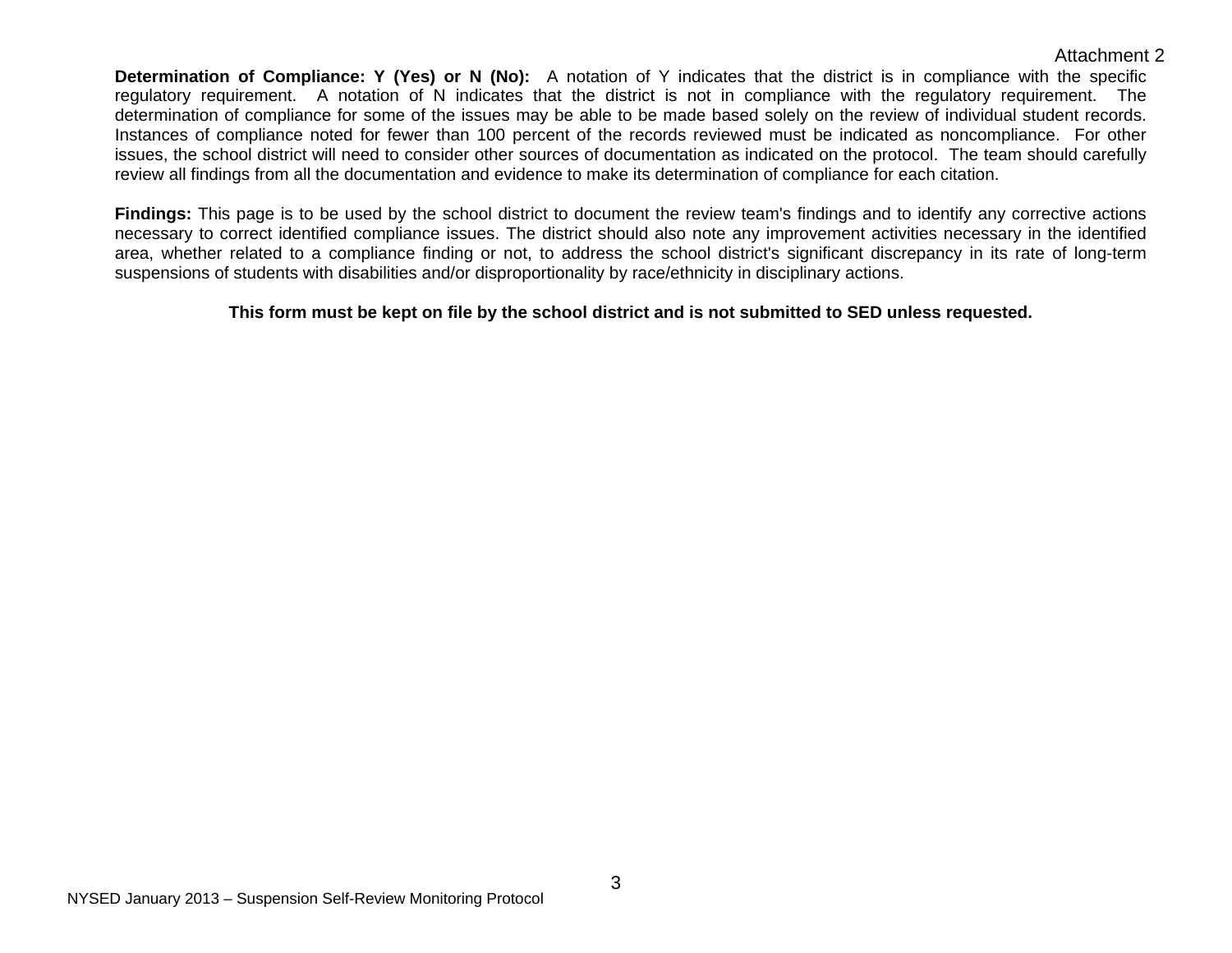#### **I. Individual Evaluations of Students with Disabilities**

The district's evaluation policies, procedures and practices must be reviewed to determine if students with disabilities have received appropriate evaluations upon which to base positive behavioral supports and services that would prevent the behaviors from occurring.

| <b>Citation</b><br><b>8 NYCRR</b> | <b>Issue</b>                                                                                                                                                                                                                                                                                                                                                                                                                                                                                                                                                                                                                                                     | <b>Total # Records</b><br>in Compliance<br>(checked 'yes'<br>or 'N/A') | Percentage in<br><b>Compliance</b><br>(total # records<br>in compliance<br>divided by total<br># of records<br>reviewed) | <b>Based on</b><br>and Other<br><b>Findings</b> | <b>Determination</b><br>of Compliance<br><b>Record Review</b><br>N |
|-----------------------------------|------------------------------------------------------------------------------------------------------------------------------------------------------------------------------------------------------------------------------------------------------------------------------------------------------------------------------------------------------------------------------------------------------------------------------------------------------------------------------------------------------------------------------------------------------------------------------------------------------------------------------------------------------------------|------------------------------------------------------------------------|--------------------------------------------------------------------------------------------------------------------------|-------------------------------------------------|--------------------------------------------------------------------|
| $\S 200.4(b)(1)(v)$               | Functional behavioral assessments (FBAs) are conducted as<br>part of an individual evaluation of a student whose behavior<br>impedes his or her learning or that of others.                                                                                                                                                                                                                                                                                                                                                                                                                                                                                      |                                                                        |                                                                                                                          |                                                 |                                                                    |
| \$200.22(a)(1)                    | FBAs are conducted when a decision is made to impose a<br>suspension that constitutes a disciplinary change in<br>placement <sup>1</sup> and the manifestation team determines that the<br>conduct subject to disciplinary action was a manifestation of<br>the student's disability (unless the school district conducted<br>an FBA before the behavior that resulted in the change of<br>placement occurred).                                                                                                                                                                                                                                                  |                                                                        |                                                                                                                          |                                                 |                                                                    |
| \$200.1(r)                        | FBA means the process of determining why a student<br>engages in the behaviors that impede learning and how the<br>student's behavior relates to the environment. The FBA must<br>include, but is not limited to the:<br>identification of the problem behavior;<br>$\bullet$<br>definition of the behavior in concrete terms;<br>$\bullet$<br>identification of the contextual factors that contribute to<br>$\bullet$<br>the behavior (including cognitive and affective factors);<br>and<br>formulation of a hypothesis regarding the general<br>conditions under which a behavior usually occurs and the<br>probable consequences that serve to maintain it. |                                                                        |                                                                                                                          |                                                 |                                                                    |

<sup>1</sup>*Disciplinary change in placement* means a suspension or removal from a student's current educational placement for more than 10 consecutive school days or a series of suspensions or removals that cumulate to more than 10 school days in a school year and constitutes a pattern pursuant to §201.2(e)(2).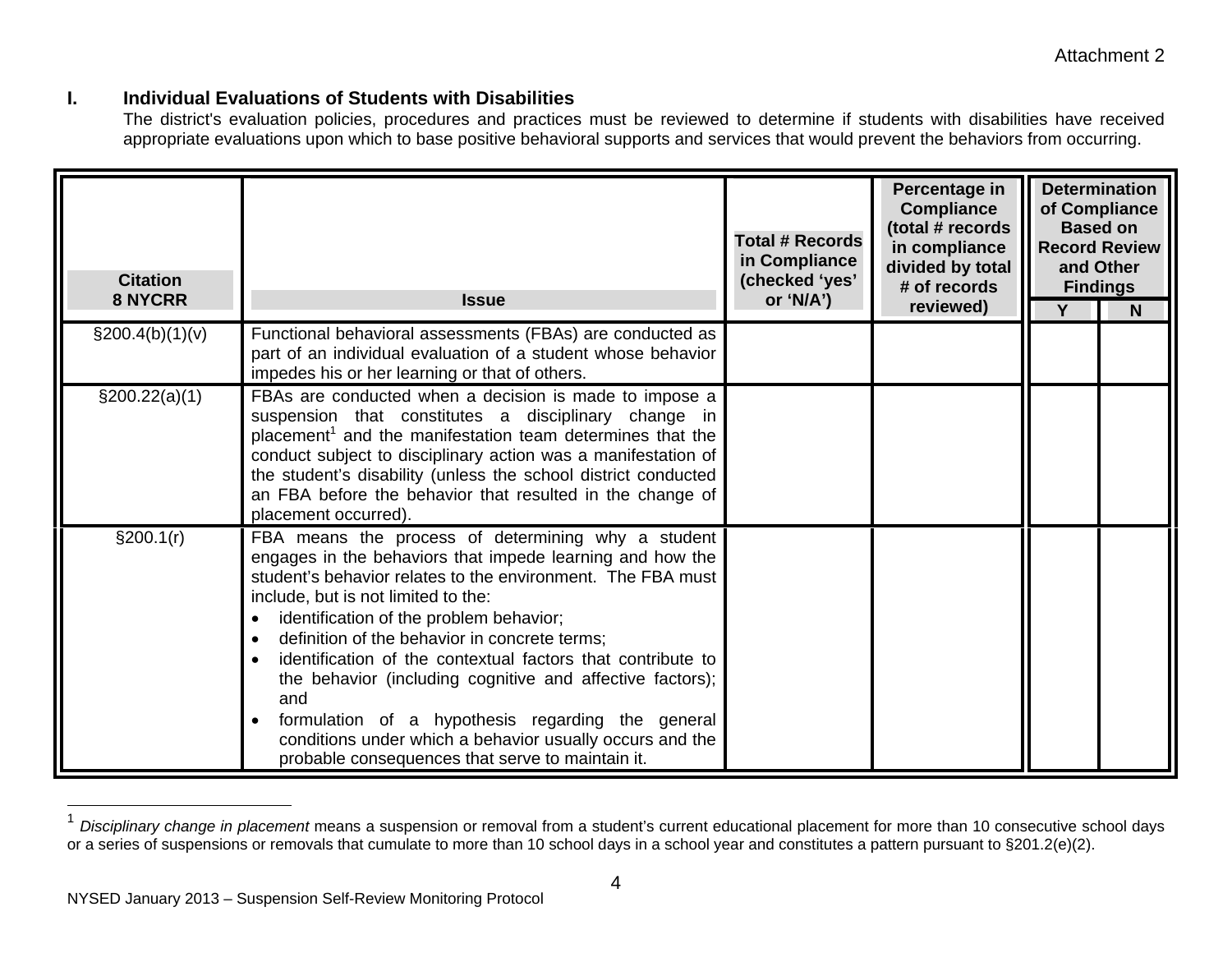| <b>Documentation</b>                                               | <b>Evidence</b>                                                    |  |  |  |
|--------------------------------------------------------------------|--------------------------------------------------------------------|--|--|--|
| Look at:                                                           | Look for evidence of:                                              |  |  |  |
| A random sample of records of students with disabilities suspended | FBAs in student records                                            |  |  |  |
| for 10 days or more                                                | • FBAs conducted for initial evaluations and reevaluations         |  |  |  |
| FBAs                                                               | • FBAs conducted subsequent to 10 or more day suspensions          |  |  |  |
| Policies and procedures for initial evaluations and reevaluations  | • FBA written reports include all components as defined in section |  |  |  |
|                                                                    | 200.1(r)                                                           |  |  |  |
|                                                                    | Consistent implementation across different race/ethnic groups      |  |  |  |

### **Individual Evaluations of Students with Disabilities**

|                                                                                                                                 | <b>Findings</b>                                                                                                                                                                                           |
|---------------------------------------------------------------------------------------------------------------------------------|-----------------------------------------------------------------------------------------------------------------------------------------------------------------------------------------------------------|
| Description of specific details of noncompliance in policy, Corrective action required, including:<br>procedures and practices: | The steps the school district will take to correct any findings<br>of noncompliance found for individual students.<br>Identification of the policies and procedures that will be<br>$\bullet$<br>revised. |
| Improvement activities recommended:                                                                                             |                                                                                                                                                                                                           |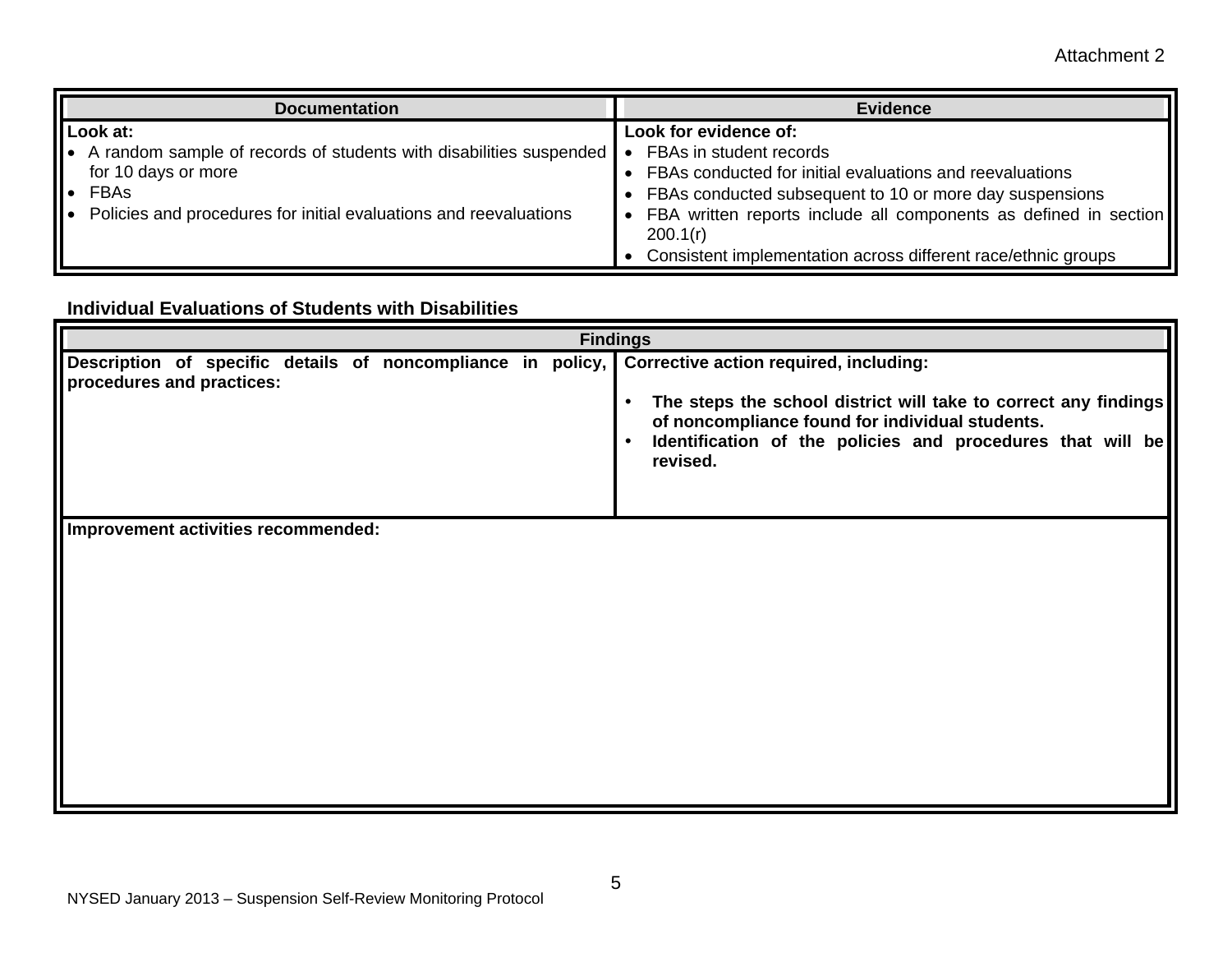## **II. Individualized Education Programs (IEP)**

The IEPs of students with disabilities suspended for 10 days or more must be reviewed to ensure they include positive behavioral supports and services a student with a disability needs to prevent the occurrence of a behavior.

| <b>Citation</b>                                                                                                                                                                      |                                                                                                                                                                                                                                                                                                                                           | Total #<br><b>Records in</b><br><b>Compliance</b><br>(checked<br>'yes' or | Percentage in<br><b>Compliance</b><br>(total # records<br>in compliance<br>divided by total                                                                                                                                                                                                                              | <b>Determination of</b><br><b>Compliance</b><br><b>Based on Record</b><br><b>Review and Other</b><br><b>Findings</b> |   |   |
|--------------------------------------------------------------------------------------------------------------------------------------------------------------------------------------|-------------------------------------------------------------------------------------------------------------------------------------------------------------------------------------------------------------------------------------------------------------------------------------------------------------------------------------------|---------------------------------------------------------------------------|--------------------------------------------------------------------------------------------------------------------------------------------------------------------------------------------------------------------------------------------------------------------------------------------------------------------------|----------------------------------------------------------------------------------------------------------------------|---|---|
| <b>8 NYCRR</b>                                                                                                                                                                       | <b>Issue</b>                                                                                                                                                                                                                                                                                                                              |                                                                           | 'N/A')                                                                                                                                                                                                                                                                                                                   | # of records<br>reviewed)                                                                                            | Y | N |
| $\S200.22(b)(2)$                                                                                                                                                                     | If a particular device or service, including an intervention,<br>accommodation or other program modification is needed to<br>address a student's behavior that impedes his or her learning<br>or that of others, the IEP must so indicate. A student's need<br>for a behavioral intervention plan (BIP) must be documented<br>on the IEP. |                                                                           |                                                                                                                                                                                                                                                                                                                          |                                                                                                                      |   |   |
| \$200.4(e)(3)                                                                                                                                                                        | The school district must ensure that the recommendations of<br>a student's IEP, including changes made to the IEP after the<br>annual review, are implemented.                                                                                                                                                                            |                                                                           |                                                                                                                                                                                                                                                                                                                          |                                                                                                                      |   |   |
| \$201.4(e)                                                                                                                                                                           | If the manifestation team determined the conduct in question<br>was the direct result of the school district's failure to<br>implement the IEP, the school district took immediate steps to<br>remedy those deficiencies.                                                                                                                 |                                                                           |                                                                                                                                                                                                                                                                                                                          |                                                                                                                      |   |   |
|                                                                                                                                                                                      | <b>Documentation</b>                                                                                                                                                                                                                                                                                                                      |                                                                           |                                                                                                                                                                                                                                                                                                                          | <b>Evidence</b>                                                                                                      |   |   |
| Look at:<br>• Samples of IEPs of students with disabilities suspended for 10 days<br>or more<br>• Student progress reports<br>• Committee on Special Education (CSE) meeting minutes |                                                                                                                                                                                                                                                                                                                                           | $\bullet$                                                                 | Look for evidence of:<br>Behavioral needs documented in present levels of performance<br>Annual goals to address behavior needs related to the disability<br>Use of time out room documented in the IEP, if appropriate<br>Documentation in the IEP of student's need for a BIP<br>Consistency across race/ethnic groups |                                                                                                                      |   |   |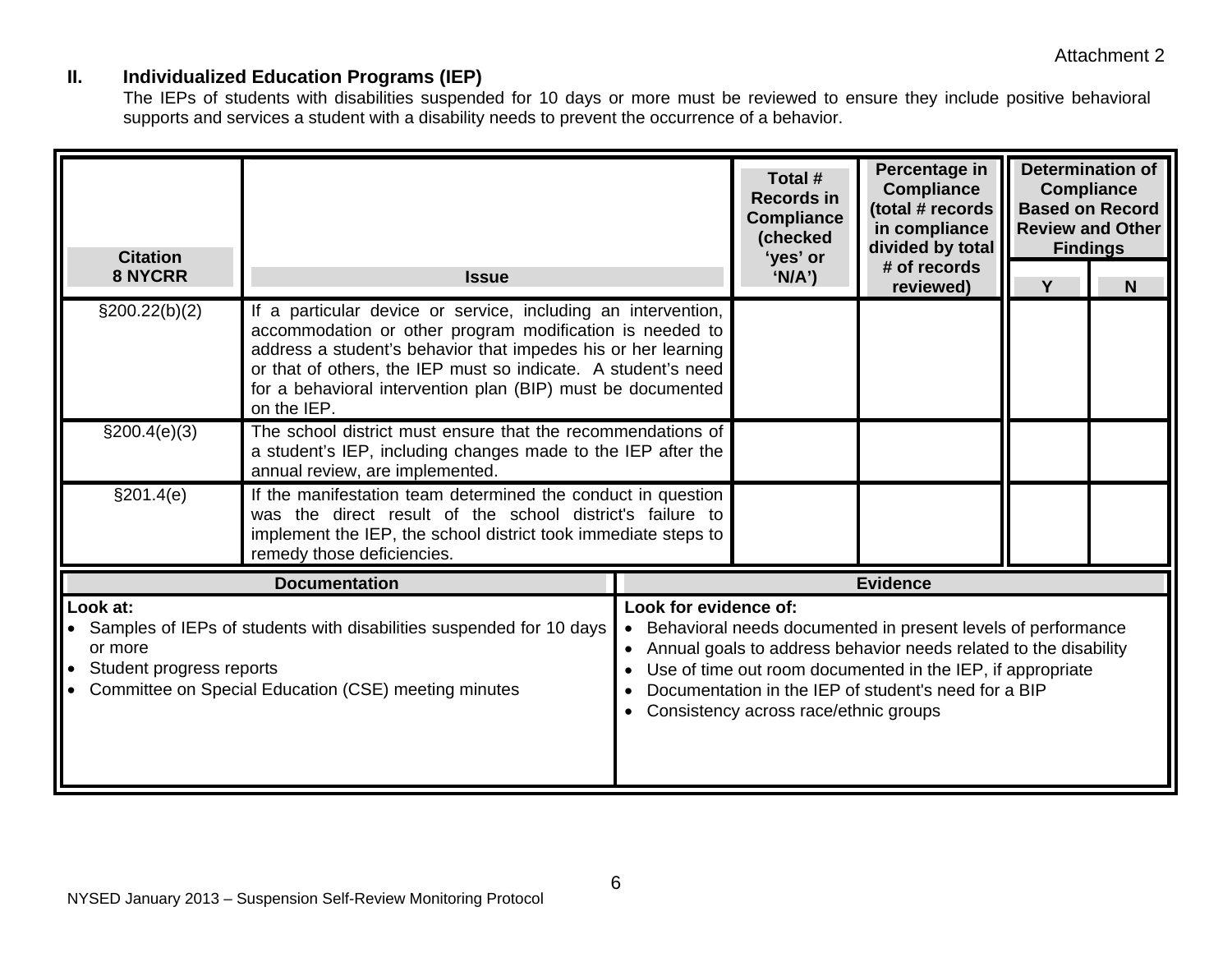## **Individualized Education Programs (IEP)**

|                                                                                          | <b>Findings</b>                                                                                                                                                                                                                                                         |
|------------------------------------------------------------------------------------------|-------------------------------------------------------------------------------------------------------------------------------------------------------------------------------------------------------------------------------------------------------------------------|
| Description of specific details of noncompliance in policy,<br>procedures and practices: | <b>Corrective action required, including:</b><br>The steps the school district will take to correct any findings<br>$\bullet$<br>of noncompliance found for individual students.<br>Identification of the policies and procedures that will be<br>$\bullet$<br>revised. |
| Improvement activities recommended:                                                      |                                                                                                                                                                                                                                                                         |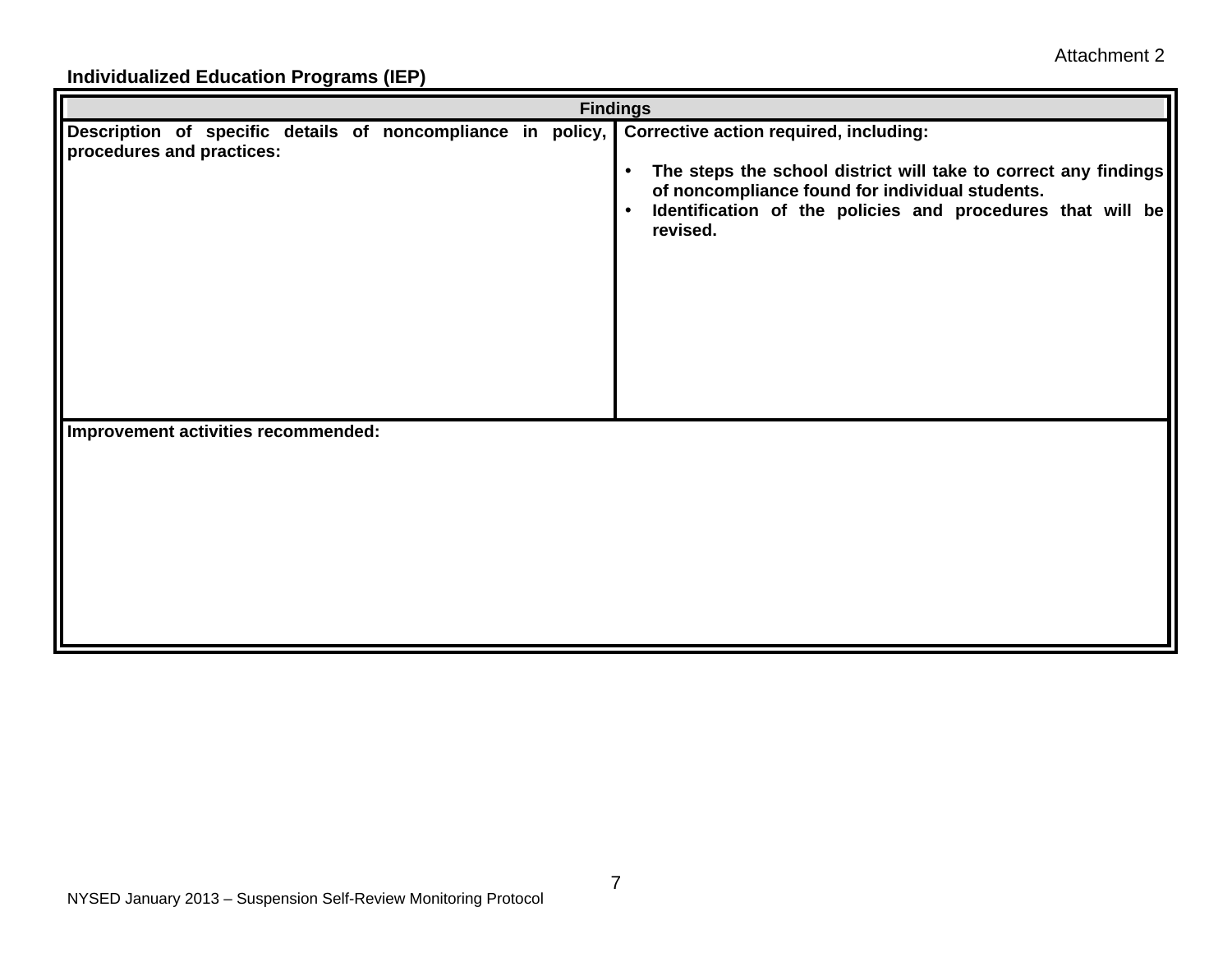## **III. Behavioral Intervention Plans**

Policies, procedures and practices to develop and implement appropriate behavioral intervention plans (BIP) for students with disabilities must be reviewed to ensure the district is taking appropriate steps to prevent the reoccurrence of a student's behaviors.

| <b>Citation</b><br>8NYCRR                                                                                                                                                                                                                                                                  | <b>Issue</b>                                                                                                                                                                                                                                                                                                                                                                                                                         |                                    | <b>Total # Records</b><br>in Compliance<br>(checked 'yes'<br>or 'N/A')                                                                                                                                                                                                 | Percentage in<br><b>Compliance</b><br>(total # records<br>in compliance<br>divided by total<br># of records<br>reviewed) | <b>Based on</b><br>and Other<br>Y | <b>Determination</b><br>of Compliance<br><b>Record Review</b><br><b>Findings</b><br>N |
|--------------------------------------------------------------------------------------------------------------------------------------------------------------------------------------------------------------------------------------------------------------------------------------------|--------------------------------------------------------------------------------------------------------------------------------------------------------------------------------------------------------------------------------------------------------------------------------------------------------------------------------------------------------------------------------------------------------------------------------------|------------------------------------|------------------------------------------------------------------------------------------------------------------------------------------------------------------------------------------------------------------------------------------------------------------------|--------------------------------------------------------------------------------------------------------------------------|-----------------------------------|---------------------------------------------------------------------------------------|
| §201.2(a)                                                                                                                                                                                                                                                                                  | BIPs are based on the results of the FBA and, at a minimum,<br>include:<br>a description of the problem behavior;<br>global and specific hypotheses as to why the problem<br>behavior occurs; and<br>intervention strategies that include positive behavioral<br>supports and services to address the behavior.                                                                                                                      |                                    |                                                                                                                                                                                                                                                                        |                                                                                                                          |                                   |                                                                                       |
| §201.3                                                                                                                                                                                                                                                                                     | If the conduct resulting in the suspension is determined to be<br>a manifestation of (related to) the student's disability, the<br>school district implemented a BIP for the student, or if a BIP<br>had already been developed, reviewed the BIP and modified it<br>as necessary to address the behavior.                                                                                                                           |                                    |                                                                                                                                                                                                                                                                        |                                                                                                                          |                                   |                                                                                       |
| $\S200.22(b)(5)$                                                                                                                                                                                                                                                                           | The implementation of a student's BIP includes regular<br>progress monitoring of the frequency, duration and intensity of<br>the behavioral interventions at scheduled intervals, as<br>specified in the BIP and on the student's IEP. The results of<br>the progress monitoring are documented and reported to the<br>student's parents and to the CSE and are considered in any<br>determination to revise a student's BIP or IEP. |                                    |                                                                                                                                                                                                                                                                        |                                                                                                                          |                                   |                                                                                       |
| <b>Documentation</b>                                                                                                                                                                                                                                                                       |                                                                                                                                                                                                                                                                                                                                                                                                                                      | <b>Evidence</b>                    |                                                                                                                                                                                                                                                                        |                                                                                                                          |                                   |                                                                                       |
| Look at:<br>• Written behavioral intervention plans for a sample of students<br>suspended for more than 10 consecutive school days<br>Classroom visitations (behavioral intervention plan implementation)<br>$\bullet$<br>Staff/parent interviews<br>Student progress reports<br>$\bullet$ |                                                                                                                                                                                                                                                                                                                                                                                                                                      | Look for evidence of:<br>$\bullet$ | BIPs that include the required components<br>Staff informed of their responsibilities to implement IEPs<br>Evidence of consistent implementation of behavioral plans<br>Regular review, revision and progress monitoring of plans<br>Documentation of student progress |                                                                                                                          |                                   |                                                                                       |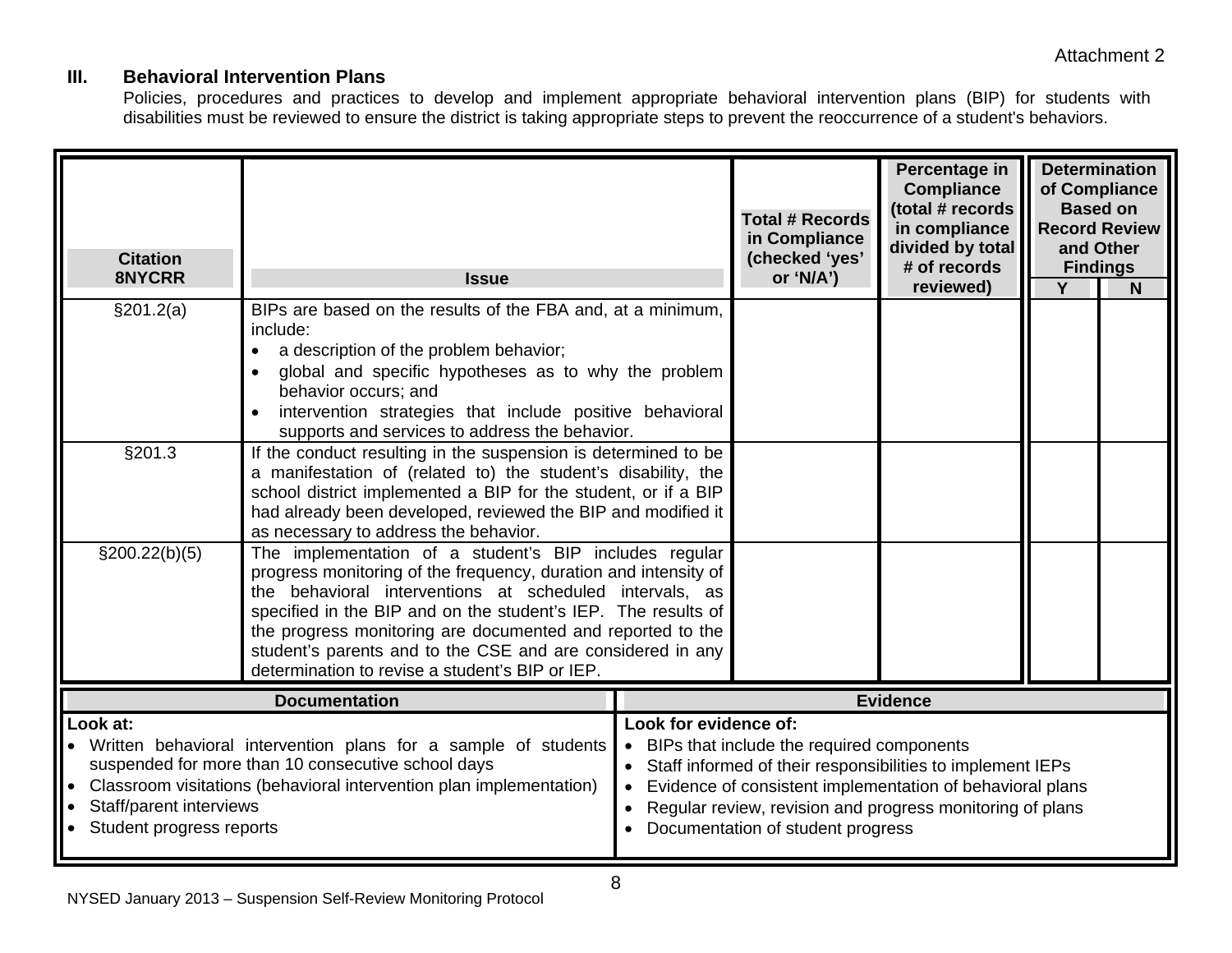#### **Behavioral Intervention Plans**

|                                                                                                                                 | <b>Findings</b>                                                                                                                                                                                                        |
|---------------------------------------------------------------------------------------------------------------------------------|------------------------------------------------------------------------------------------------------------------------------------------------------------------------------------------------------------------------|
| Description of specific details of noncompliance in policy, Corrective action required, including:<br>procedures and practices: | The steps the school district will take to correct any findings<br>$\bullet$<br>of noncompliance found for individual students.<br>Identification of the policies and procedures that will be<br>$\bullet$<br>revised. |
| Improvement activities recommended:                                                                                             |                                                                                                                                                                                                                        |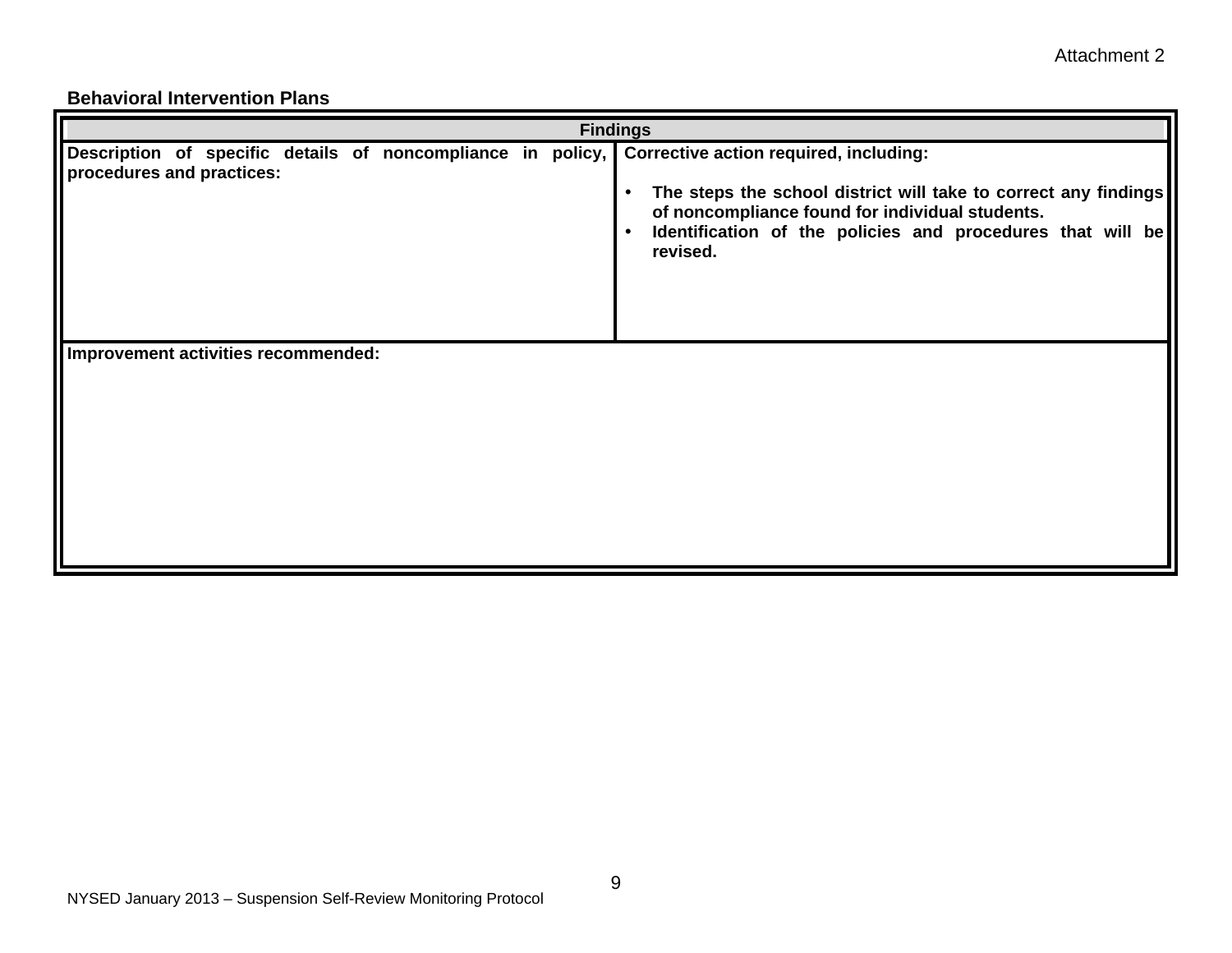### **IV. Manifestation Determinations**

The district's policies, procedures and practices relating to manifestation determinations (a review of the relationship of the student's conduct to the disability) must be made to ensure that students with disabilities are not suspended or removed for more than 10 consecutive school days in a school year or a series of suspensions or removals that cumulate to more than 10 school days in a school year and constitutes a pattern for behaviors related to their disabilities.

| <b>Citation</b><br><b>8 NYCRR</b> | <b>Issue</b>                                                                                                                                                                                                                                                                                                                                                 | Total #<br><b>Records in</b><br><b>Compliance</b><br>(checked<br>'yes' or<br>'N/A') | Percentage in<br><b>Compliance</b><br>(total # records<br>in compliance<br>divided by total $#$<br>of records<br>reviewed) | and Other | <b>Determination</b><br>of Compliance<br><b>Based on</b><br><b>Record Review</b><br><b>Findings</b><br>N |
|-----------------------------------|--------------------------------------------------------------------------------------------------------------------------------------------------------------------------------------------------------------------------------------------------------------------------------------------------------------------------------------------------------------|-------------------------------------------------------------------------------------|----------------------------------------------------------------------------------------------------------------------------|-----------|----------------------------------------------------------------------------------------------------------|
| \$201.4(a)                        | A review of the relationship between the student's disability and the<br>behavior subject to disciplinary action is conducted immediately, if<br>possible, but in no case later than 10 days after a decision is made to<br>impose a suspension that constitutes a disciplinary change in<br>placement.                                                      |                                                                                     |                                                                                                                            |           |                                                                                                          |
| §201.4(c)                         | The manifestation team reviews all relevant information in the<br>student's file, including the student's IEP, any teacher observations<br>and any relevant information provided by the parent.                                                                                                                                                              |                                                                                     |                                                                                                                            |           |                                                                                                          |
| $\S201.4(d)(1)$                   | The manifestation team determines that the student's conduct is a<br>manifestation of the student's disability if the conduct in question:<br>was caused by or had a direct and substantial relationship to the<br>student's disability; or<br>was the direct result of the school district's failure to implement the<br>IEP.                               |                                                                                     |                                                                                                                            |           |                                                                                                          |
| $\S201.4(d)(2)(ii)$               | If the manifestation team determines that the conduct was a<br>manifestation of (related to) the student's disability, the CSE returns<br>the student to the placement from which the student was removed<br>(except for a change in placement to an IAES for behavior involving<br>serious bodily injury, weapons, illegal drugs or controlled substances). |                                                                                     |                                                                                                                            |           |                                                                                                          |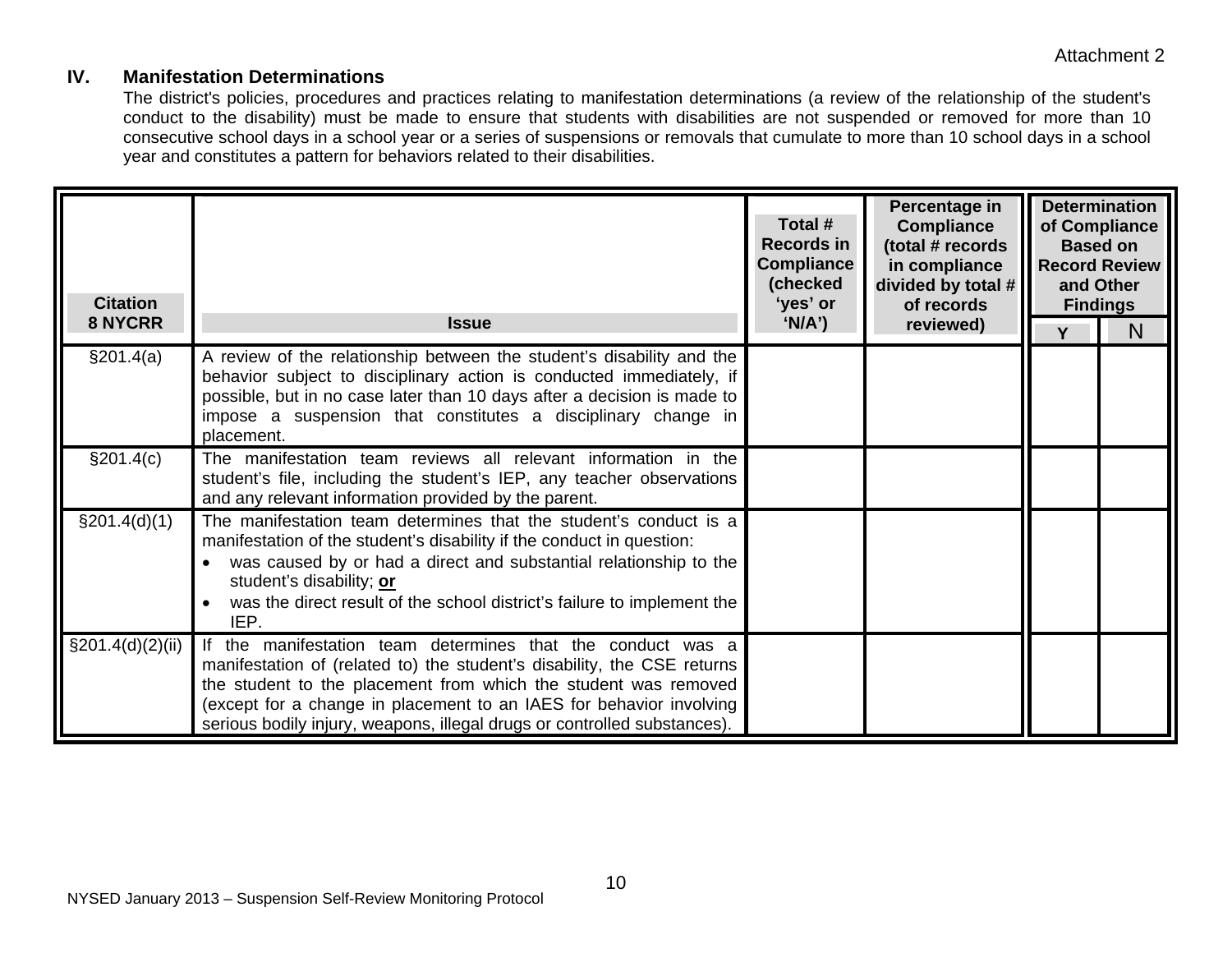| <b>Documentation</b>                                                                                                                                                                                                                                                                                                                                      | <b>Evidence</b>                                                                                                                                                                                                                                                                           |
|-----------------------------------------------------------------------------------------------------------------------------------------------------------------------------------------------------------------------------------------------------------------------------------------------------------------------------------------------------------|-------------------------------------------------------------------------------------------------------------------------------------------------------------------------------------------------------------------------------------------------------------------------------------------|
| Look at:<br><b>Manifestation team minutes</b><br>Parent notification letters, including references to dates (i.e., the<br>$\bullet$<br>date of the superintendent's decision to impose a suspension that $\bullet$<br>constitutes a disciplinary change in placement and the date of the<br>manifestation review)<br>Superintendent's hearing proceedings | Look for evidence of:<br>• Full team participation<br>Decisions based on a review of relevant information<br>$\bullet$<br>Consistency in manifestation determination procedures among<br>students by race/ethnicity<br>Manifestation reviews being conducted within the required timeline |

#### **Manifestation Determinations**

|                                                                                          | <b>Findings</b>                                                                                                                                                                                                                                                         |
|------------------------------------------------------------------------------------------|-------------------------------------------------------------------------------------------------------------------------------------------------------------------------------------------------------------------------------------------------------------------------|
| Description of specific details of noncompliance in policy,<br>procedures and practices: | <b>Corrective action required, including:</b><br>The steps the school district will take to correct any findings<br>$\bullet$<br>of noncompliance found for individual students.<br>Identification of the policies and procedures that will be<br>$\bullet$<br>revised. |
| Improvement activities recommended:                                                      |                                                                                                                                                                                                                                                                         |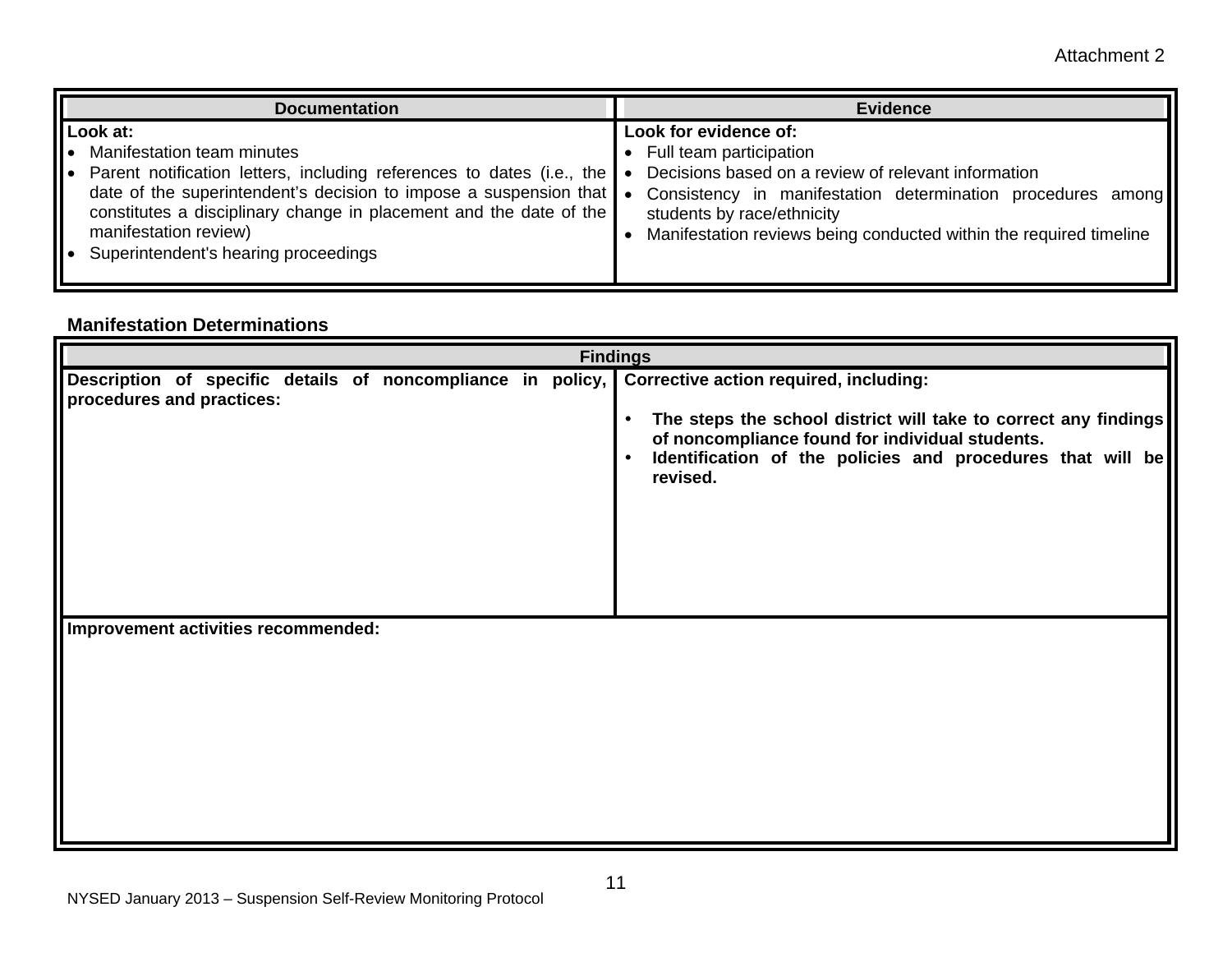## **V. General Procedures for Disciplinary Removals**

The policies, procedures and practices of the school district must be reviewed to determine if the general procedures for disciplinary actions by school principals and superintendent's hearings ensure that the procedural rights of students with disabilities under IDEA are protected.

| <b>Citation</b><br>8 NYCRR | <b>Issue</b>                                                                                                                                                                                                                                                                                                                                                             | <b>Total # Records</b><br>in Compliance<br>(checked 'yes'<br>or 'N/A') | Percentage in<br><b>Compliance (total</b><br># records in<br>compliance<br>divided by total #<br>of records<br>reviewed) | <b>Determination</b><br>of Compliance<br><b>Based on</b><br><b>Record Review</b><br>and Other<br><b>Findings</b><br>N |
|----------------------------|--------------------------------------------------------------------------------------------------------------------------------------------------------------------------------------------------------------------------------------------------------------------------------------------------------------------------------------------------------------------------|------------------------------------------------------------------------|--------------------------------------------------------------------------------------------------------------------------|-----------------------------------------------------------------------------------------------------------------------|
| \$201.7(a)                 | The parent is notified and provided a copy of the procedural<br>safeguards notice no later than the date on which a decision is<br>made to impose a suspension or removal that constitutes a<br>disciplinary change in placement.                                                                                                                                        |                                                                        |                                                                                                                          |                                                                                                                       |
| §201.7(b)                  | The suspension or removal of students with disabilities does not<br>exceed the amount of time that a nondisabled student would be<br>subject to suspension for the same behavior.                                                                                                                                                                                        |                                                                        |                                                                                                                          |                                                                                                                       |
| §201.7(f)                  | School personnel consider any unique circumstances on a case-<br>by-case basis when determining whether a disciplinary change in<br>placement is appropriate for a student with a disability who<br>violates the school's code of conduct.                                                                                                                               |                                                                        |                                                                                                                          |                                                                                                                       |
| $\S 201.9(c)(2)$           | If a manifestation team determines that the behavior is a<br>manifestation of the student's disability, the penalty phase of a<br>superintendent's hearing is dismissed, except where the student<br>is placed in an interim alternative educational setting (IAES) for<br>behavior involving serious bodily injury, weapons, illegal drugs or<br>controlled substances. |                                                                        |                                                                                                                          |                                                                                                                       |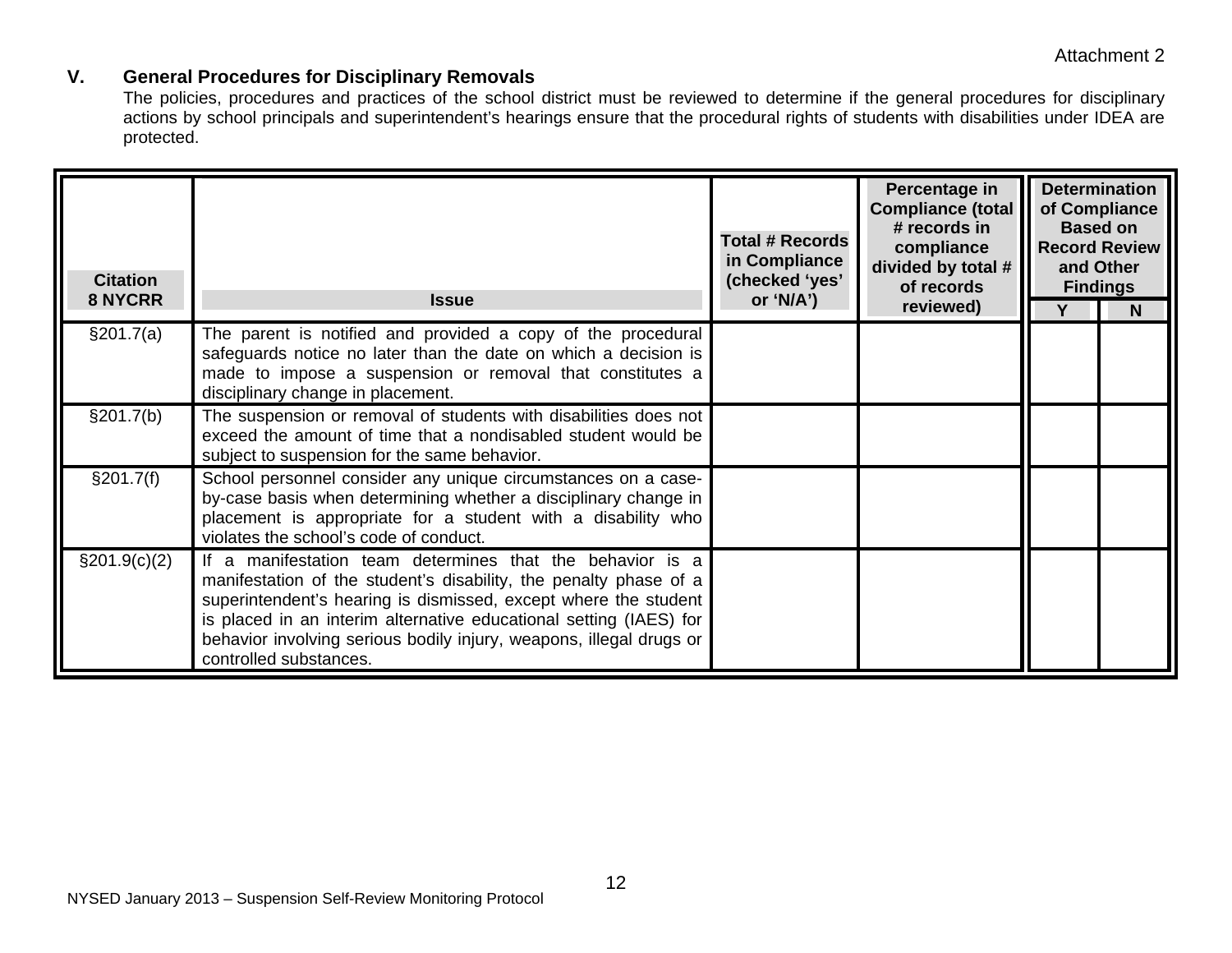| <b>Documentation</b>                                                                                                                                                                                            | <b>Evidence</b>                                                                                                                                                                                                                                                                                               |
|-----------------------------------------------------------------------------------------------------------------------------------------------------------------------------------------------------------------|---------------------------------------------------------------------------------------------------------------------------------------------------------------------------------------------------------------------------------------------------------------------------------------------------------------|
| Look at:<br>Notification letters to parents for disciplinary actions<br>Files of students with disabilities and nondisabled students<br>Discipline files/suspension records<br>Superintendent's hearing records | Look for evidence of:<br>• Parents notified of meetings and their rights under IDEA<br>Suspensions of students with disabilities that do not exceed the<br>amount of time nondisabled students would be subject to for the<br>same behaviors<br>Unique needs of students with disabilities were considered in |
|                                                                                                                                                                                                                 | penalty determinations<br>Manifestation reviews are conducted prior to imposing a penalty of<br>more than 10 days<br>Frequency and duration of suspensions are<br>equitable<br>by l<br>race/ethnicity                                                                                                         |

## **General Procedures for Disciplinary Removals**

|                                                                                          | <b>Findings</b>                                                                                                                                                                                                                                                  |
|------------------------------------------------------------------------------------------|------------------------------------------------------------------------------------------------------------------------------------------------------------------------------------------------------------------------------------------------------------------|
| Description of specific details of noncompliance in policy,<br>procedures and practices: | Corrective action required, including:<br>The steps the school district will take to correct any findings<br>$\bullet$<br>of noncompliance found for individual students.<br>Identification of the policies and procedures that will be<br>$\bullet$<br>revised. |
| Improvement activities recommended:                                                      |                                                                                                                                                                                                                                                                  |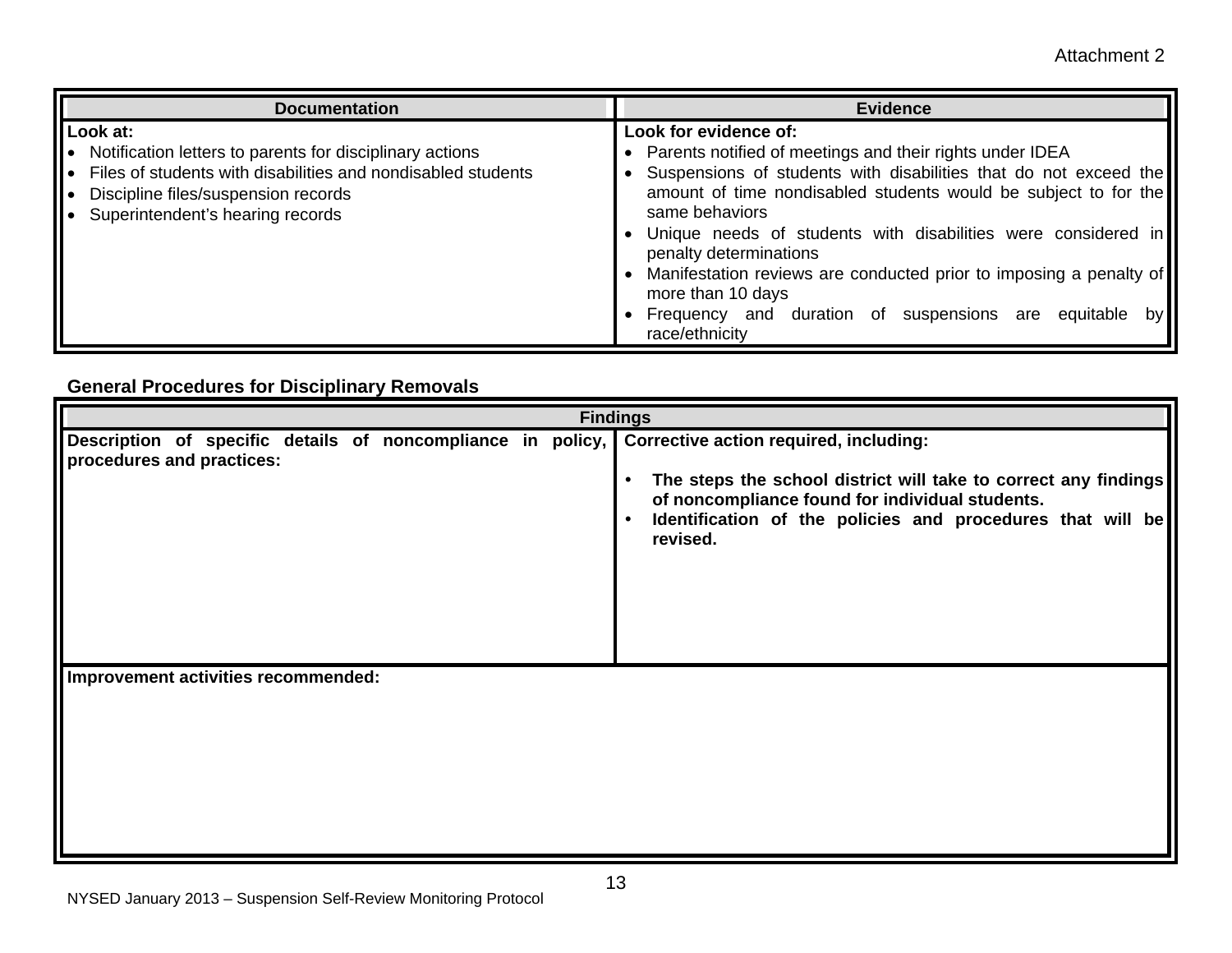## **VI. Interim Alternative Educational Settings (IAES) and Instructional Services**

The temporary educational settings where students with disabilities are removed and education services provided to such students must be reviewed to ensure that students with disabilities receive the instructional services to which they are entitled.

| <b>Citation</b><br>8 NYCRR | <b>Issue</b>                                                                                                                                                                                                                                                                                                              | <b>Total # Records</b><br>in Compliance<br>(checked 'yes'<br>or 'N/A') | Percentage in<br><b>Compliance (total</b><br># records in<br>compliance<br>divided by total #<br>of records<br>reviewed) | <b>Based on</b><br>and Other<br><b>Findings</b><br>Y | <b>Determination</b><br>of Compliance<br><b>Record Review</b><br>N |
|----------------------------|---------------------------------------------------------------------------------------------------------------------------------------------------------------------------------------------------------------------------------------------------------------------------------------------------------------------------|------------------------------------------------------------------------|--------------------------------------------------------------------------------------------------------------------------|------------------------------------------------------|--------------------------------------------------------------------|
| §201.10(b)                 | Students with disabilities of compulsory attendance age<br>are provided with alternative instruction for short-term<br>suspensions (10 days or less in the school year) on the<br>same basis as nondisabled students.                                                                                                     |                                                                        |                                                                                                                          |                                                      |                                                                    |
| $\S201.2(k)(1)$            | A student who is placed in an IAES must continue to<br>receive educational services so as to:<br>• enable the student to continue to participate in the<br>general education curriculum, although in another<br>setting; and<br>progress toward meeting the goals set out in the<br>student's IEP.                        |                                                                        |                                                                                                                          |                                                      |                                                                    |
| $\S 201.2(k)(2)$           | A student who is placed in an IAES must receive, as<br>appropriate, an FBA and behavioral intervention services<br>and modifications that are designed to address the<br>violation so that it does not recur.                                                                                                             |                                                                        |                                                                                                                          |                                                      |                                                                    |
| \$201.10(c)                | During suspensions for periods of 10 school days (or less<br>that total 10 or more school days) in a school year, but do<br>not constitute a disciplinary change in placement, school<br>personnel, in consultation with at least one of the student's<br>teachers, determine the extent to which services are<br>needed. |                                                                        |                                                                                                                          |                                                      |                                                                    |
| §201.10(d)                 | During suspensions or other disciplinary removals in<br>excess of 10 school days in a school year which constitute<br>a disciplinary change in placement, the IAES and services<br>are determined by the CSE.                                                                                                             |                                                                        |                                                                                                                          |                                                      |                                                                    |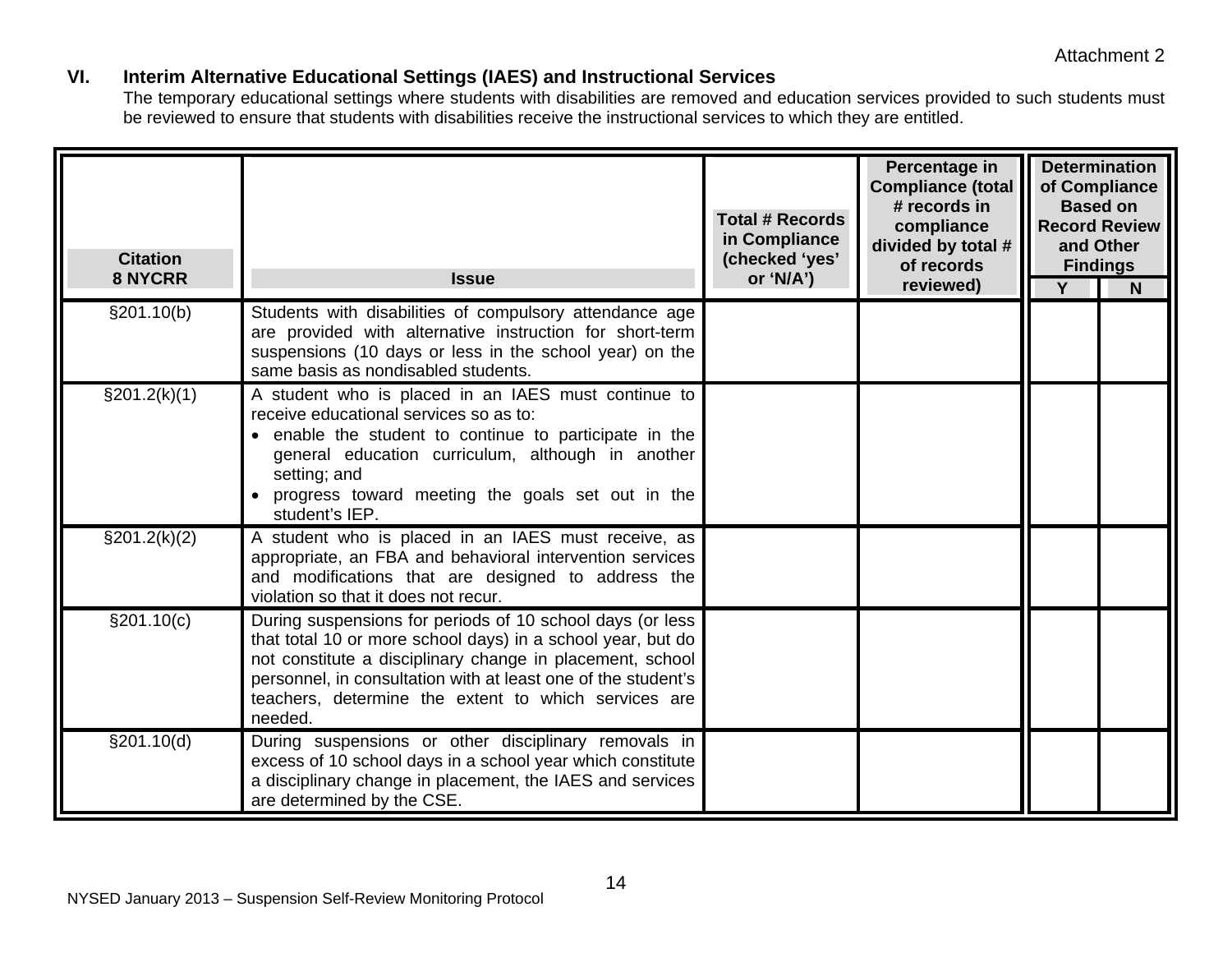| <b>Documentation</b>                                                                                                                                                                          | <b>Evidence</b>                                                                                                                                                                                                                                                                                                                                                                                                                                                                                                                                                                                                                                                                                                                                                                                               |
|-----------------------------------------------------------------------------------------------------------------------------------------------------------------------------------------------|---------------------------------------------------------------------------------------------------------------------------------------------------------------------------------------------------------------------------------------------------------------------------------------------------------------------------------------------------------------------------------------------------------------------------------------------------------------------------------------------------------------------------------------------------------------------------------------------------------------------------------------------------------------------------------------------------------------------------------------------------------------------------------------------------------------|
| Look at:<br>• Student records<br>Alternative instruction school records<br>CSE minutes<br>Suspension and Superintendent's hearing records<br>Student progress reports<br>Prior written notice | Look for evidence of:<br>• Alternative instruction substantially equivalent in content to the<br>student's program and sufficient to permit the student to complete<br>required coursework<br>Appropriate IAES placements<br>Length of removal considered in the CSE determination of IAES and<br>type and extent to which instructional services are provided<br>Students receiving appropriate content area instruction<br>• Students receiving IEP services and modifications to progress<br>toward goals<br>Student progress reports reflect progress during periods of<br>suspension<br>• Consistent implementation by race/ethnicity; disability categories<br>Prior written includes the setting for the IAES and the special<br>education services that are to be provided to the student in the IAES |

## **Interim Alternative Educational Settings and Instructional Services**

|                                                                                          | <b>Findings</b>                                                                                                                                                                                                                        |
|------------------------------------------------------------------------------------------|----------------------------------------------------------------------------------------------------------------------------------------------------------------------------------------------------------------------------------------|
| Description of specific details of noncompliance in policy,<br>procedures and practices: | Corrective action required, including:<br>The steps the school district will take to correct any findings<br>of noncompliance found for individual students.<br>Identification of the policies and procedures that will be<br>revised. |
| Inprovement activities recommended:                                                      |                                                                                                                                                                                                                                        |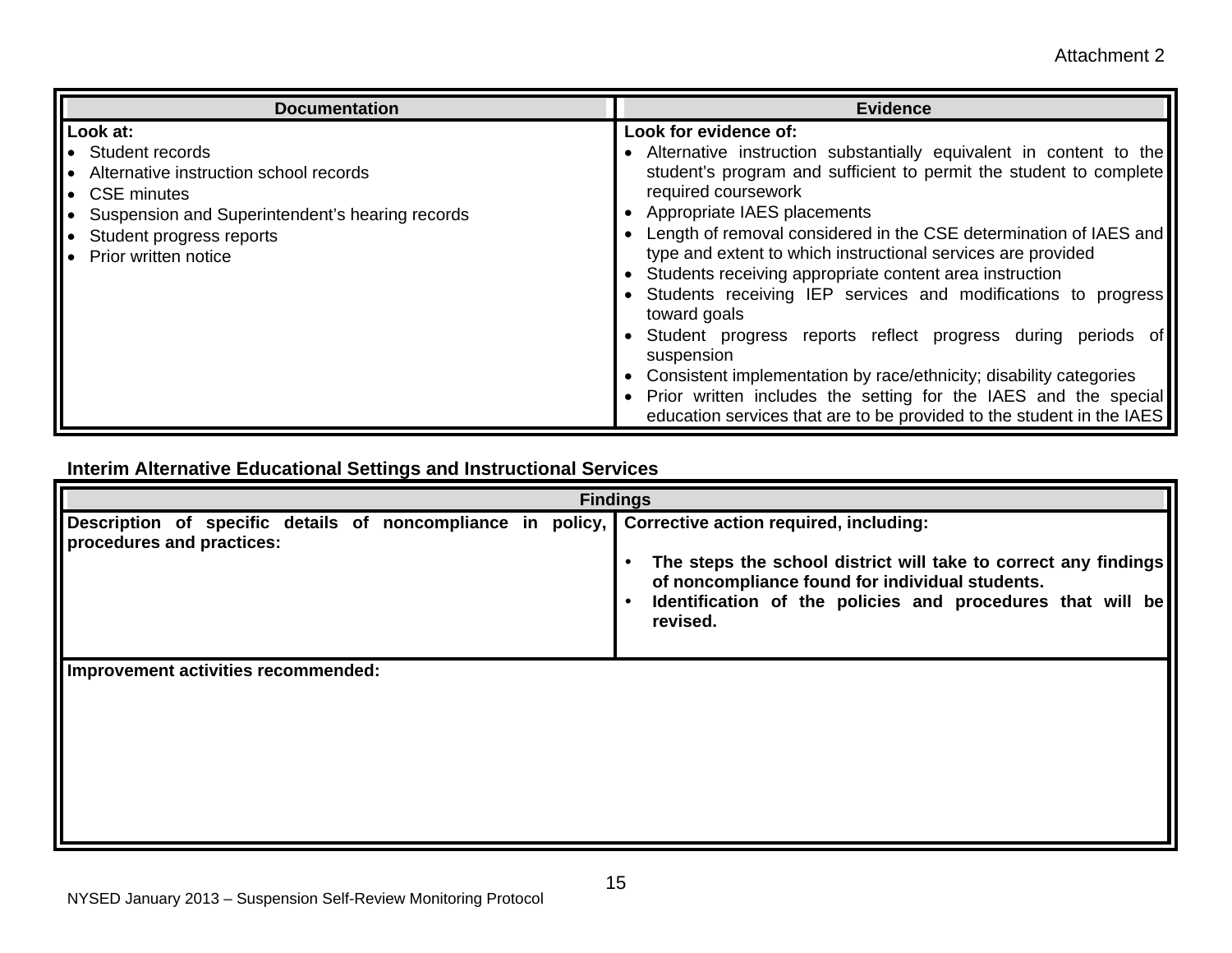## **Individual Student Record Review Form**

| <b>School District:</b> |  |
|-------------------------|--|
| Building:               |  |
| Person Completing Form: |  |
| Date of Record Review:  |  |

| Student Name/ID: | DOB:            |
|------------------|-----------------|
| School:          | Race/Ethnicity: |
| Grade/Program:   | Disability:     |

#### Directions:

#### This form is designed to assist the team in compiling documentation of **compliance findings. It is must be kept on file by the school district and is not submitted to the State Education Department (SED) unless requested.**

Individual student records must be reviewed to look for information to determine if the student's individualized education program (IEP) has been reasonably calculated to prevent the occurrence of a behavior that may impede the student's learning or that of others and/or that may result in disciplinary action. Each compliance issue must have a notation for each student record reviewed.

- Put "Y" (yes) in the column if the item is present and meets compliance.
- Put "N" (no) in the column if the item is missing or if the item does not meet compliance.
- Put "NA" (not applicable) in the column if the item is not applicable to this student. An item should be noted as "not applicable" (NA) if it clearly does not pertain to the individual student. For example:

Documentation that students with disabilities of compulsory attendance age are provided with alternative instruction for short-term suspensions on the same basis as nondisabled students would be noted as "NA" if the student under review is not of compulsory attendance age.

• In the "Source of Data/Comments" column, indicate where the data to identify compliance was found (e.g., IEP). Provide comments such as "the evaluation should have been in native language, other than English, but was not."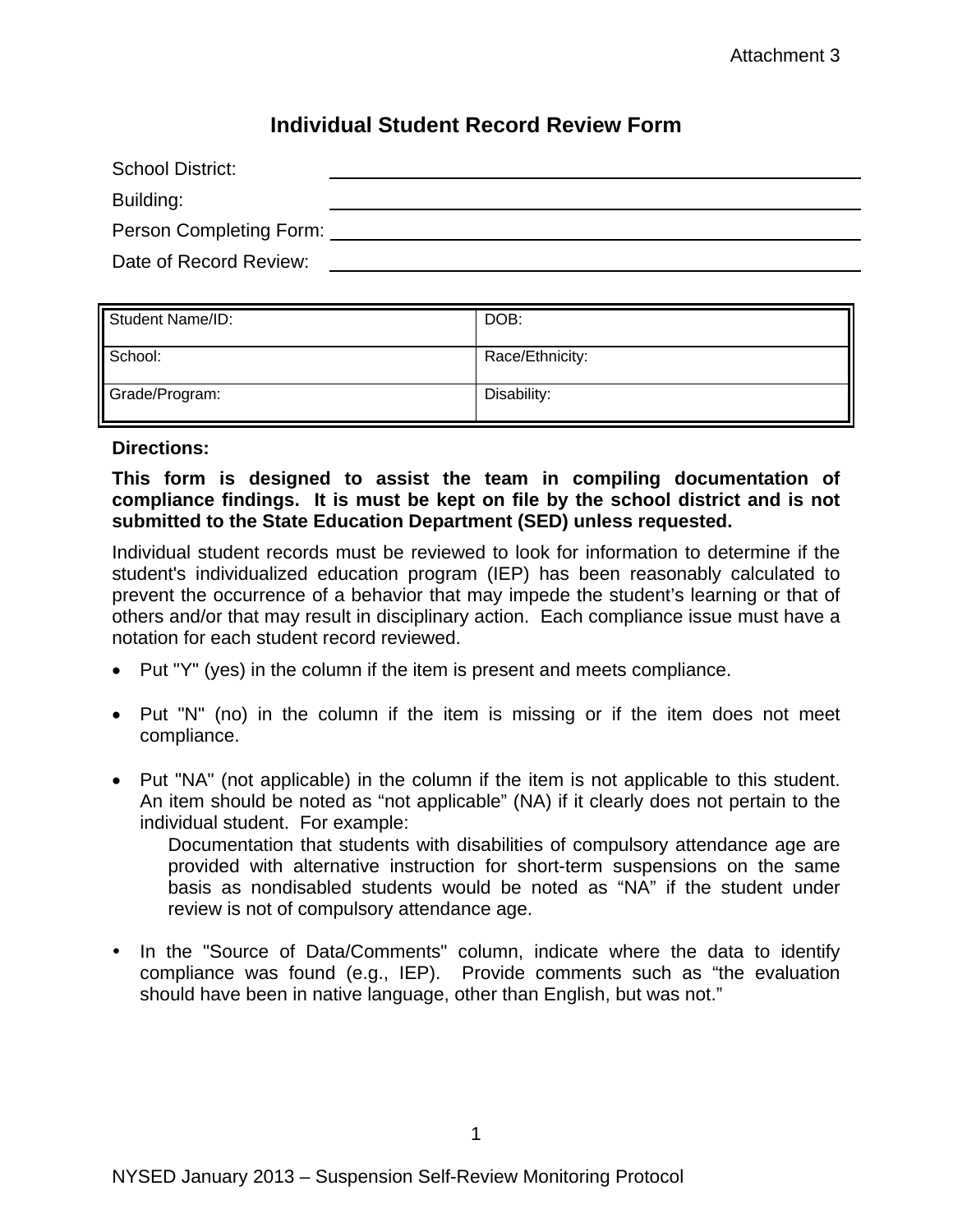## **Individual Evaluations**

| <b>Citation</b><br><b>8 NYCRR</b> | <b>Issue</b>                                                                                                                                                                                                                                                                                                                                                                                                                                                                                                                                                                                                                                      | Y/<br>N/<br><b>NA</b> | Source of<br><b>Data/Comments</b> |
|-----------------------------------|---------------------------------------------------------------------------------------------------------------------------------------------------------------------------------------------------------------------------------------------------------------------------------------------------------------------------------------------------------------------------------------------------------------------------------------------------------------------------------------------------------------------------------------------------------------------------------------------------------------------------------------------------|-----------------------|-----------------------------------|
| $\S200.4(b)(1)(v)$                | Functional behavioral assessments (FBAs) are<br>conducted as part of an individual evaluation of<br>a student whose behavior impedes his or her<br>learning or that of others.                                                                                                                                                                                                                                                                                                                                                                                                                                                                    |                       |                                   |
| \$200.22(a)(1)                    | FBAs are conducted when a decision is made<br>to impose a suspension that constitutes a<br>disciplinary change in placement and the<br>manifestation team determines that the conduct<br>subject<br>disciplinary action<br>to<br>a<br>was<br>manifestation of the student's disability (unless<br>the school district conducted an FBA before the<br>behavior that resulted in the change<br>οf<br>placement occurred).                                                                                                                                                                                                                           |                       |                                   |
| §200.1(r)                         | FBA means the process of determining why a<br>student engages in the behaviors that impede<br>learning and how the student's behavior relates<br>to the environment. The FBA must include, but<br>is not limited to the:<br>identification of the problem behavior;<br>definition of the behavior in concrete terms;<br>identification of the contextual factors that<br>contribute to the<br>behavior<br>(including<br>cognitive and affective factors); and<br>formulation of a hypothesis regarding the<br>general conditions under which a behavior<br>usually<br>the<br>probable<br>and<br>occurs<br>consequences that serve to maintain it. |                       |                                   |

## **IEPS**

| <b>Citation</b>  | <b>Issue</b>                                                                                                                                                                                                                                                                                                                                 | N/        | Source of            |
|------------------|----------------------------------------------------------------------------------------------------------------------------------------------------------------------------------------------------------------------------------------------------------------------------------------------------------------------------------------------|-----------|----------------------|
| <b>8 NYCRR</b>   |                                                                                                                                                                                                                                                                                                                                              | <b>NA</b> | <b>Data/Comments</b> |
| $\S200.22(b)(2)$ | If a particular device or service, including an<br>intervention, accommodation or other program<br>modification is needed to address a student's<br>behavior that impedes his or her learning or<br>that of others, the IEP must so indicate. A<br>student's need for a behavioral intervention<br>plan (BIP) must be documented in the IEP. |           |                      |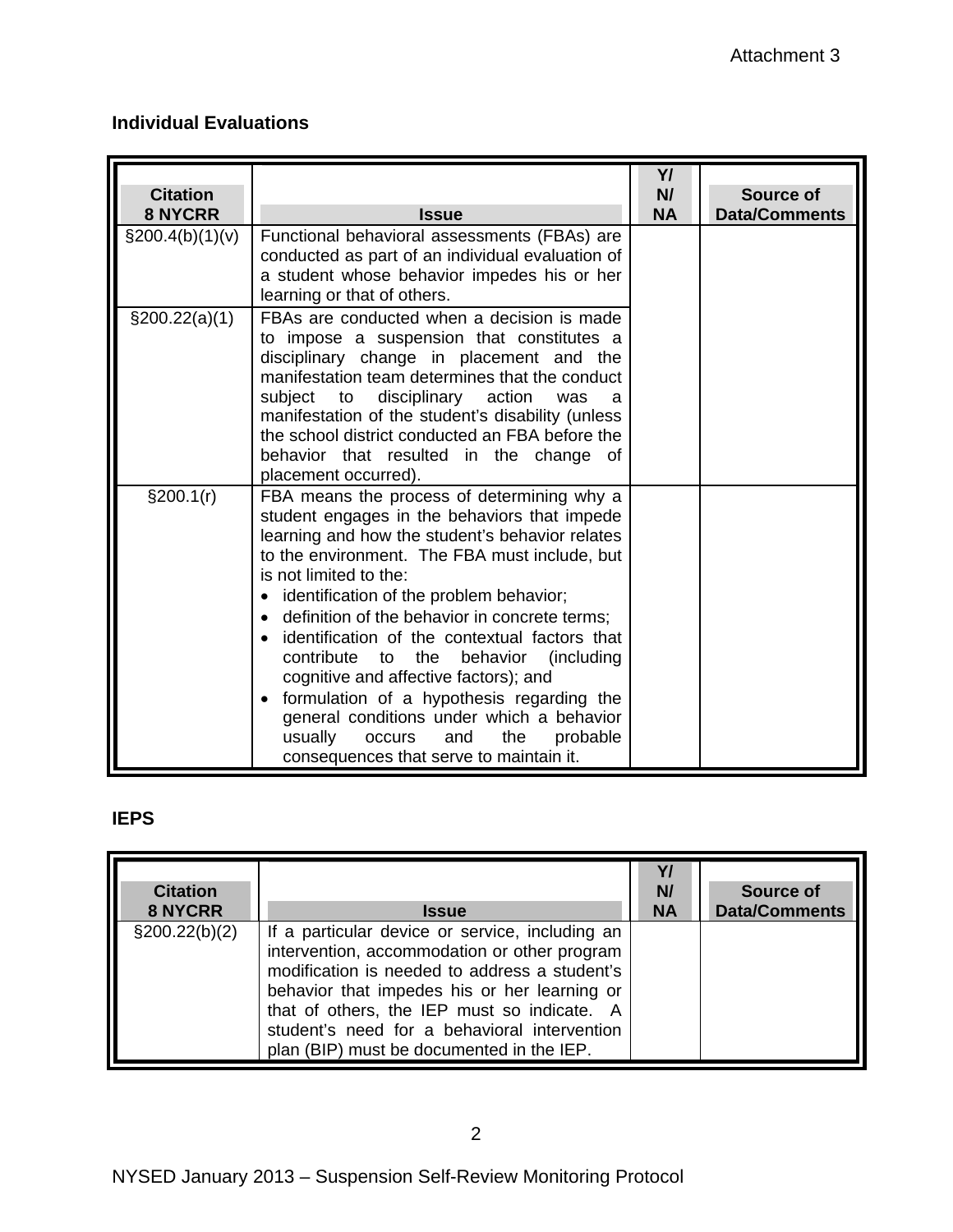| <b>Citation</b><br><b>8 NYCRR</b> | <b>Issue</b>                                                                                                                                                                                                                 | Y/<br>N/<br><b>NA</b> | Source of<br><b>Data/Comments</b> |
|-----------------------------------|------------------------------------------------------------------------------------------------------------------------------------------------------------------------------------------------------------------------------|-----------------------|-----------------------------------|
| §200.4(e)(3)                      | The school district must ensure that the<br>recommendations of a student's IEP, including<br>changes made to the IEP after the annual<br>review, are implemented.                                                            |                       |                                   |
| §201.4(e)                         | If the manifestation team determined the<br>conduct in question was the direct result of the<br>school district's failure to implement the IEP,<br>the school district took immediate steps to<br>remedy those deficiencies. |                       |                                   |

## **Behavioral Intervention Plans**

| <b>Citation</b><br><b>8 NYCRR</b> | <b>Issue</b>                                                                                                                                                                                                                                                                                                                                                                                                                                              | Y/<br>N/<br><b>NA</b> | Source of<br><b>Data/Comments</b> |
|-----------------------------------|-----------------------------------------------------------------------------------------------------------------------------------------------------------------------------------------------------------------------------------------------------------------------------------------------------------------------------------------------------------------------------------------------------------------------------------------------------------|-----------------------|-----------------------------------|
| \$201.2(a)                        | BIPs are based on the results of the FBA and,<br>at a minimum, include:<br>a description of the problem behavior;<br>global and specific hypotheses as to why<br>the problem behavior occurs; and<br>intervention strategies that include positive<br>behavioral supports and<br>services<br>to<br>address the behavior.                                                                                                                                  |                       |                                   |
| §201.3                            | If the conduct resulting in the suspension is<br>determined to be a manifestation of (related<br>to) the student's disability, the school district<br>implemented a BIP for the student, or if a BIP<br>had already been developed, reviewed the<br>BIP and modified it as necessary to address<br>the behavior.                                                                                                                                          |                       |                                   |
| $\S200.22(b)(5)$                  | The implementation of a student's<br><b>BIP</b><br>includes regular progress monitoring of the<br>frequency, duration and intensity of the<br>behavioral interventions at scheduled<br>intervals, as specified in the BIP and in the<br>student's IEP. The results of the progress<br>monitoring are documented and reported to<br>the student's parents and to the CSE and are<br>considered in any determination to revise the<br>student's BIP or IEP. |                       |                                   |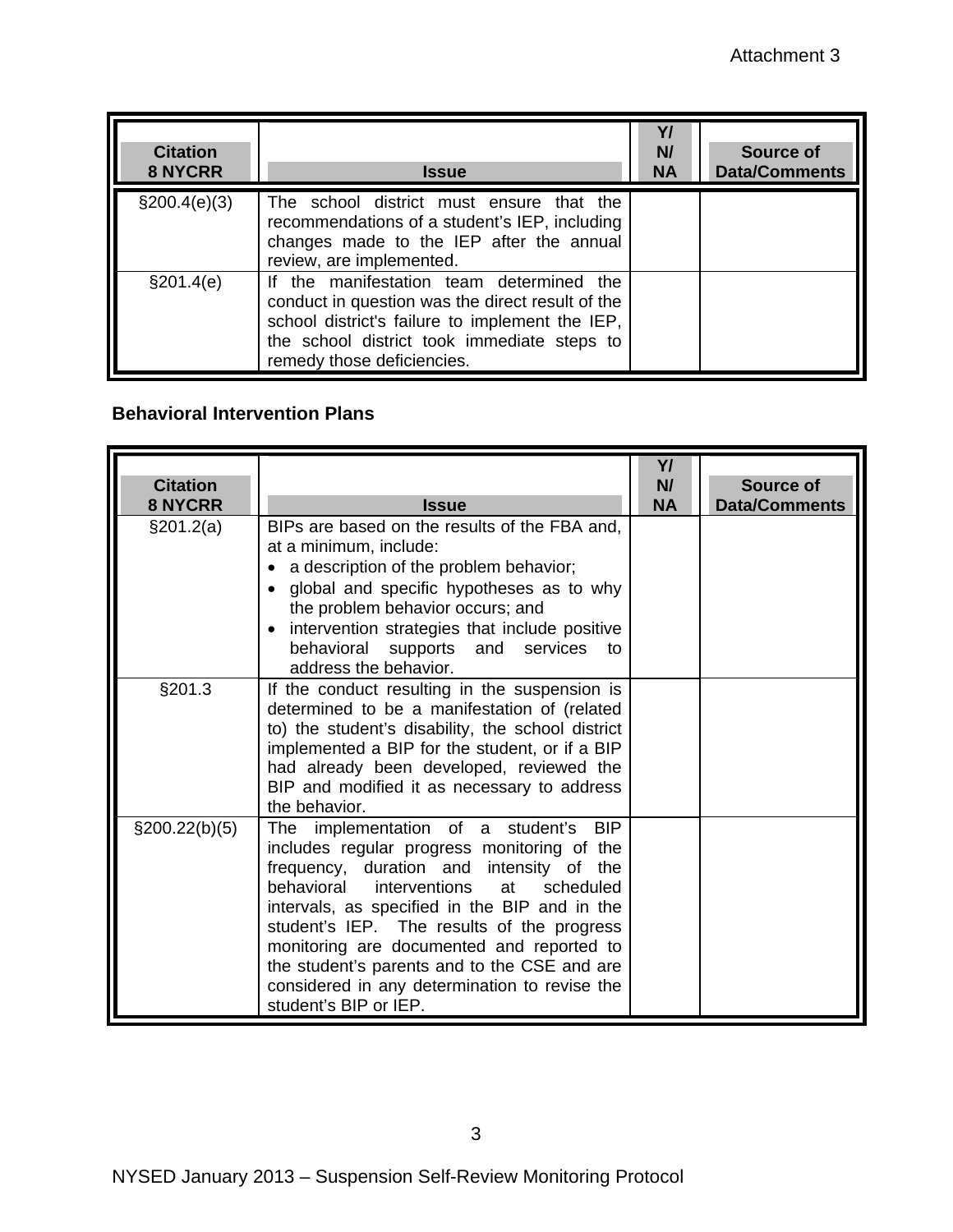## **Manifestation Determinations**

| <b>Citation</b>               |                                                                                                                                                                                                                                                                                                                                                                                                                                                        | YI<br>N/  | <b>Source of</b>     |
|-------------------------------|--------------------------------------------------------------------------------------------------------------------------------------------------------------------------------------------------------------------------------------------------------------------------------------------------------------------------------------------------------------------------------------------------------------------------------------------------------|-----------|----------------------|
| <b>8 NYCRR</b>                | <b>Issue</b>                                                                                                                                                                                                                                                                                                                                                                                                                                           | <b>NA</b> | <b>Data/Comments</b> |
| §201.4(a)                     | A review of the relationship between the<br>student's disability and the behavior subject to<br>disciplinary action is conducted immediately, if<br>possible, but in no case later than 10 days<br>after a decision is made to impose a<br>suspension that constitutes a disciplinary<br>change in placement.                                                                                                                                          |           |                      |
| $\sqrt{\frac{2}{9}}$ 201.4(c) | The manifestation team reviews all relevant<br>information in the student's file, including the<br>student's IEP, any teacher observations and<br>any relevant information provided by the<br>parent.                                                                                                                                                                                                                                                  |           |                      |
| $\S201.4(d)(1)$               | The manifestation team determines that the<br>student's conduct is a manifestation of the<br>student's disability if the conduct in question:<br>was caused by or had a direct and<br>substantial relationship to the student's<br>disability; or<br>was the direct result of the school district's<br>failure to implement the IEP.                                                                                                                   |           |                      |
| $\S201.4(d)(2)(ii)$           | If the manifestation team determines that the<br>conduct was a manifestation of (related to) the<br>student's disability, the Committee on Special<br>Education (CSE) returns the student to the<br>placement from which the student was<br>removed (except for a change in placement to<br>an interim alternative educational setting<br>(IAES) for behavior involving serious bodily<br>injury, weapons, illegal drugs or controlled<br>substances). |           |                      |

## **General Procedures for Disciplinary Removals**

| <b>Citation</b><br>8 NYCRR | <b>Issue</b>                                                                                                                                                                                                                         | Y/<br>N/<br><b>NA</b> | Source of<br><b>Data/Comments</b> |
|----------------------------|--------------------------------------------------------------------------------------------------------------------------------------------------------------------------------------------------------------------------------------|-----------------------|-----------------------------------|
| \$201.7(a)                 | The parent is notified and provided a copy of the<br>procedural safeguards notice no later than the<br>date on which a decision is made to impose a<br>suspension or removal that constitutes a<br>disciplinary change in placement. |                       |                                   |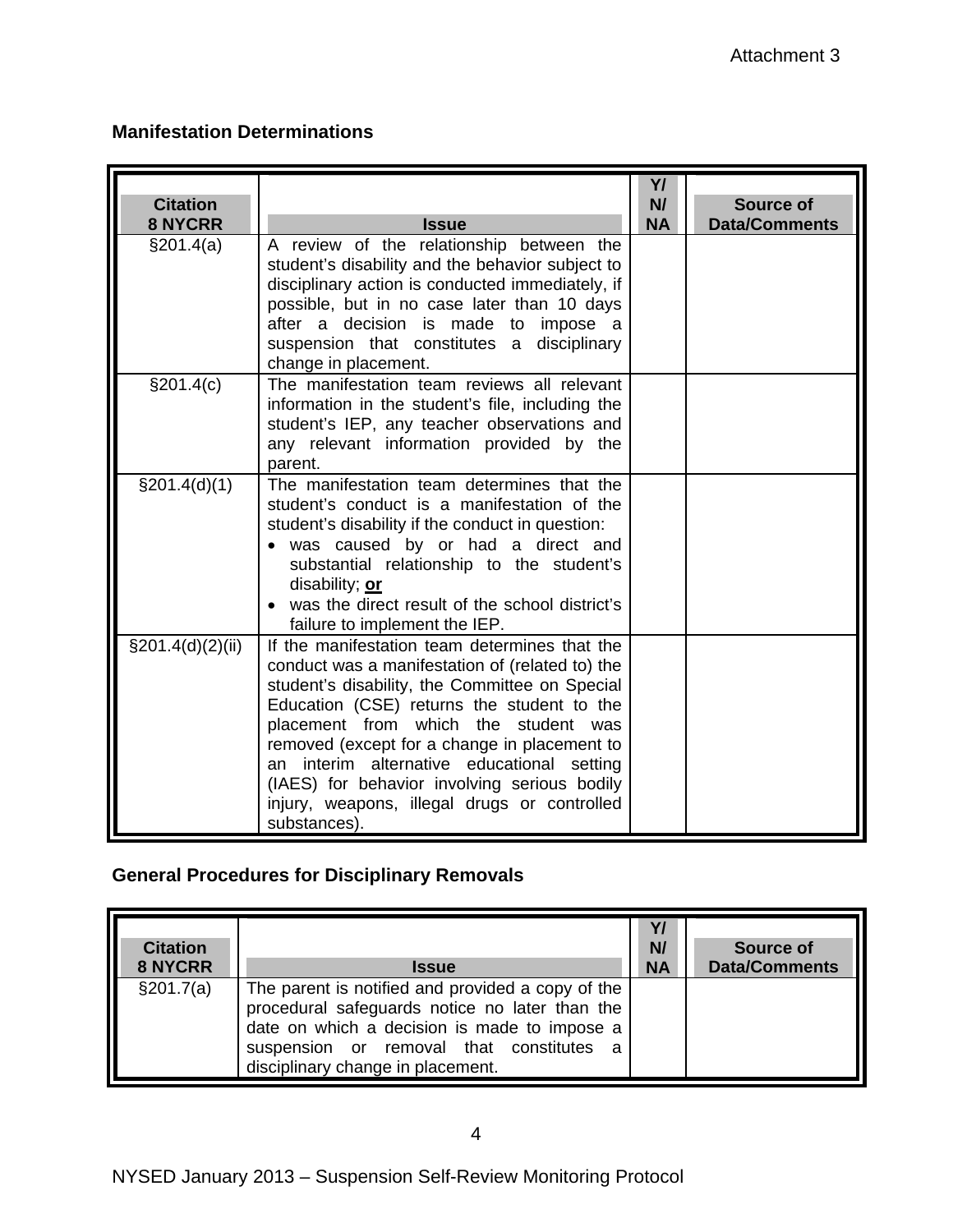| <b>Citation</b><br><b>8 NYCRR</b> | <b>Issue</b>                                                                                                                                                                                                                                                                                                                      | YI<br>N/<br><b>NA</b> | Source of<br><b>Data/Comments</b> |
|-----------------------------------|-----------------------------------------------------------------------------------------------------------------------------------------------------------------------------------------------------------------------------------------------------------------------------------------------------------------------------------|-----------------------|-----------------------------------|
| §201.7(b)                         | The suspension or removal of students with<br>disabilities does not exceed the amount of time<br>that a nondisabled student would be subject to<br>suspension for the same behavior.                                                                                                                                              |                       |                                   |
| §201.7(f)                         | School personnel consider any unique<br>circumstances on a case-by-case basis when<br>determining whether a disciplinary change in<br>placement is appropriate for a student with a<br>disability who violates the school's code of<br>conduct.                                                                                   |                       |                                   |
| $\S 201.9(c)(2)$                  | If a manifestation team determines that the<br>behavior is a manifestation of the student's<br>disability, the penalty phase of a superintendent's<br>hearing is dismissed, except where the student is<br>placed in an IAES for behavior involving serious<br>bodily injury, weapons, illegal drugs or controlled<br>substances. |                       |                                   |

## **Interim Alternative Educational Settings (IAES) and Instructional Services**

| <b>Citation</b><br><b>8 NYCRR</b> | <b>Issue</b>                                                                                                                                                                                                                                                                                         | Y/<br>N/<br><b>NA</b> | <b>Source of</b><br><b>Data/Comments</b> |
|-----------------------------------|------------------------------------------------------------------------------------------------------------------------------------------------------------------------------------------------------------------------------------------------------------------------------------------------------|-----------------------|------------------------------------------|
| §201.10(b)                        | Students with disabilities of<br>compulsory<br>attendance age are provided with alternative<br>instruction for short term suspensions (10 days or<br>less in the school year) on the same basis as<br>nondisabled students.                                                                          |                       |                                          |
| $\S 201.2(k)(1)$                  | A student who is placed in an IAES must<br>continue to receive educational services so as to:<br>• enable the student to continue to participate in<br>the general education curriculum, although in<br>another setting; and<br>• progress toward meeting the goals set out in<br>the student's IEP. |                       |                                          |
| $\S 201.2(k)(2)$                  | A student who is placed in an IAES must receive,<br>appropriate, an FBA and behavioral<br>as<br>intervention services and modifications that are<br>designed to address the violation so that it does<br>not recur.                                                                                  |                       |                                          |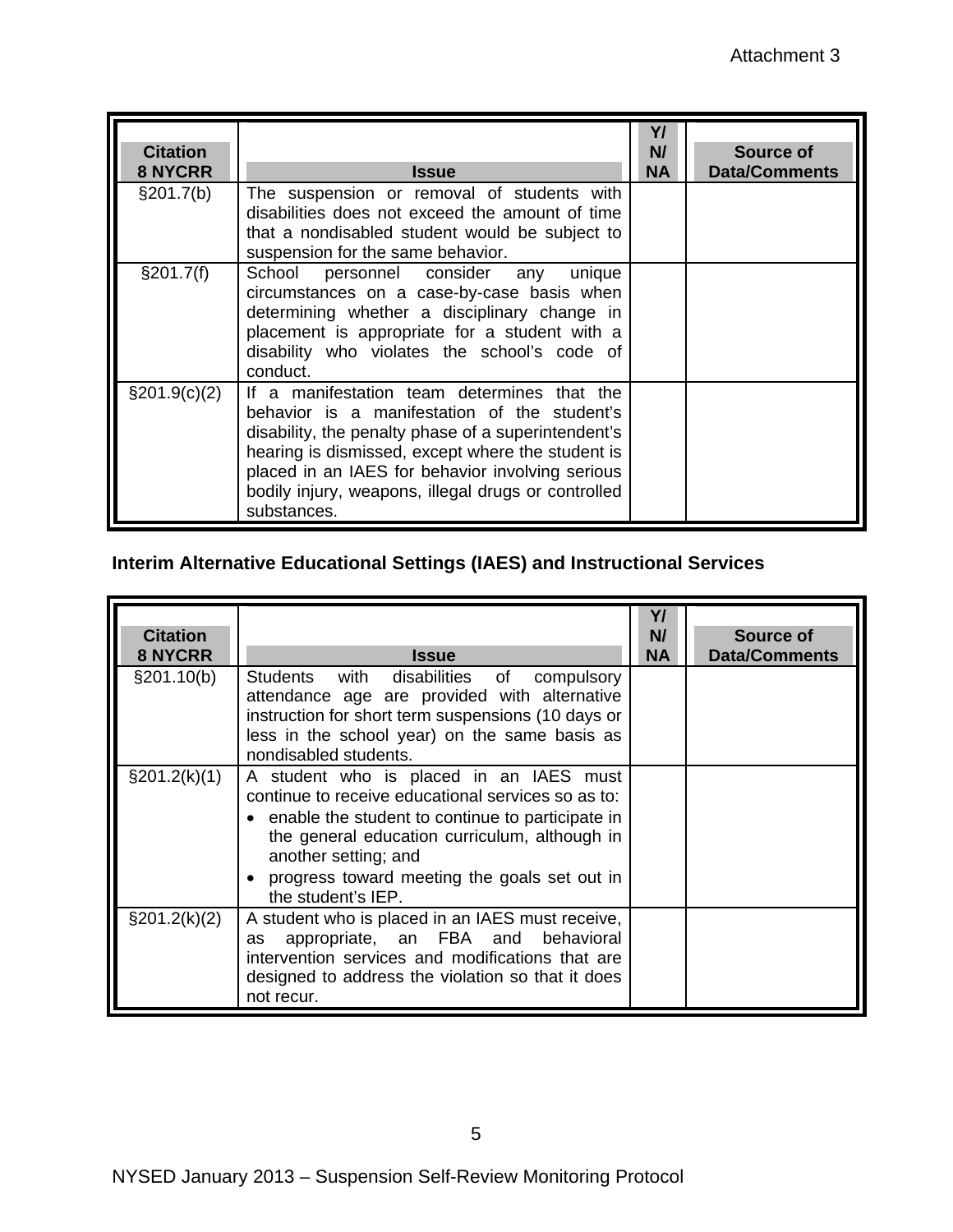| <b>Citation</b><br><b>8 NYCRR</b> | <b>Issue</b>                                                                                                                                                                                                                                                                                                                 | N/<br><b>NA</b> | Source of<br><b>Data/Comments</b> |
|-----------------------------------|------------------------------------------------------------------------------------------------------------------------------------------------------------------------------------------------------------------------------------------------------------------------------------------------------------------------------|-----------------|-----------------------------------|
| $\S 201.10(c)$                    | During suspensions for periods of 10 school days<br>(or less that total 10 or more school days) in a<br>school year, but do not constitute a disciplinary<br>change in placement, school personnel, in<br>consultation with at least one of the student's<br>teachers, determine the extent to which services<br>are needed. |                 |                                   |
| \$201.10(d)                       | During suspensions or other disciplinary<br>removals in excess of 10 school days in a school<br>year which constitute a disciplinary change in<br>placement, the IAES and services<br>are<br>determined by the CSE.                                                                                                          |                 |                                   |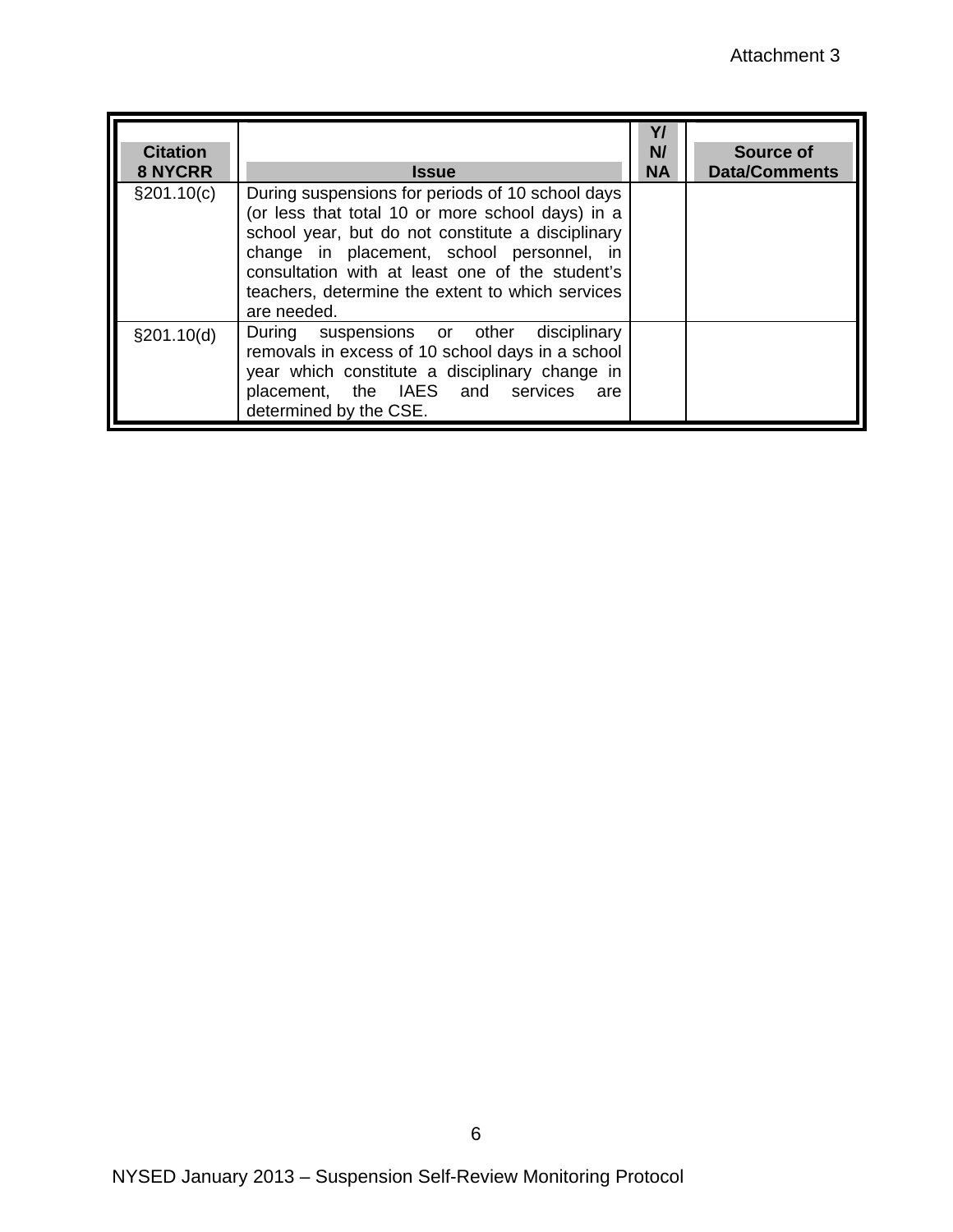## **Suspension Self-Review Monitoring Report to the New York State Education Department**

#### **Directions:**

- 1. Go to http://pd.nysed.gov
- 2. Log on using the user id and password assigned to the PD data system contact person in your school district.
- 3. Click on the school year in which the self-review monitoring report is required.
- 4. Click on Self-Review Checklists and select the checklist for the appropriate issue, if there is more than one.
- 5. Follow the on-line directions to complete the form.
- 6. Using documentation from the Monitoring Protocol (Attachment 2), click the box under the "Yes" or "No" column as appropriate for each regulatory requirement. All citations must have a compliance indication.
- 7. Read the statement of verification of accuracy of data and if you agree, place a check in the box next to it.
- 8. Select "Click here to submit your data." Click on either the HTML Verification Report or the PDF Verification Report and print a copy.
- 9. Follow the directions on the verification report for any next steps that are noted on the verification report.

### **Statement of Verification of Accuracy**

I verify that the information submitted in this report is accurate based upon the findings from the Suspension Self-Review Monitoring process.

Superintendent or Chief School Officer

Date submitted:  $\frac{\sqrt{1-\frac{1}{2}}}{\sqrt{1-\frac{1}{2}}}$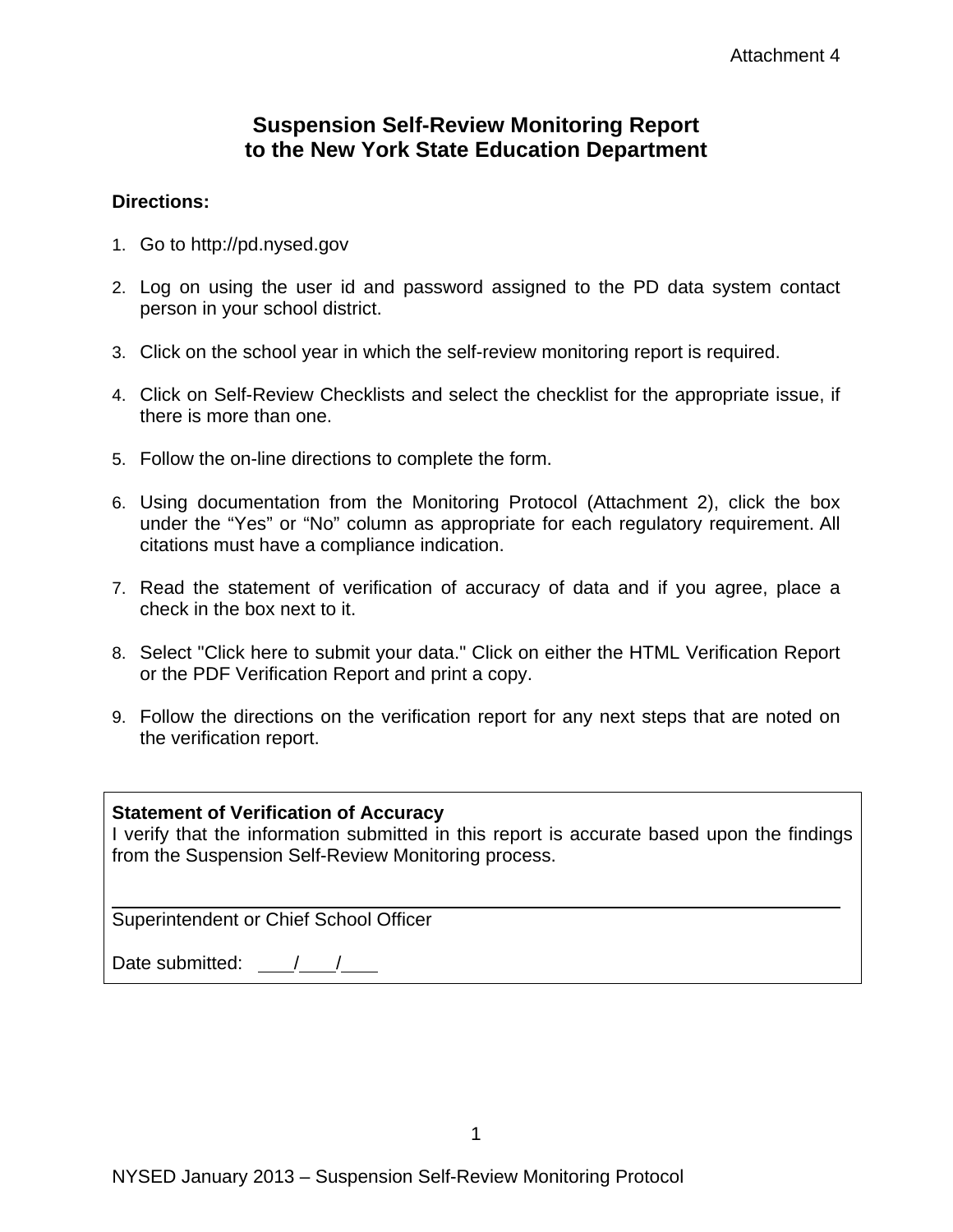**Directions:** Transfer findings for each regulatory citation from the last column of Attachment 2, "Determination of Compliance."

| <b>Citation</b><br><b>8 NYCRR</b> | <b>Issue</b>                                                                                                                                                                                                                                                                                                                                                                                                                                                                                                                                                                                                                    | Are the district's<br>policies, procedures and<br>practices in compliance<br>with federal and State<br>law and regulations |           |  |
|-----------------------------------|---------------------------------------------------------------------------------------------------------------------------------------------------------------------------------------------------------------------------------------------------------------------------------------------------------------------------------------------------------------------------------------------------------------------------------------------------------------------------------------------------------------------------------------------------------------------------------------------------------------------------------|----------------------------------------------------------------------------------------------------------------------------|-----------|--|
| \$200.4(b)(1)(v)                  | Functional behavioral assessments (FBAs) are                                                                                                                                                                                                                                                                                                                                                                                                                                                                                                                                                                                    | <b>Yes</b>                                                                                                                 | <b>No</b> |  |
|                                   | conducted as part of an initial evaluation or<br>reevaluation of a student whose behavior impedes<br>his or her learning or that of others.                                                                                                                                                                                                                                                                                                                                                                                                                                                                                     |                                                                                                                            |           |  |
| \$200.22(a)(1)                    | FBAs are conducted when a decision is made to<br>impose a suspension that constitutes a disciplinary<br>change in placement and the manifestation team<br>determines that the conduct subject to disciplinary<br>action was a manifestation of the student's<br>disability (unless the school district conducted an<br>FBA before the behavior that resulted in the<br>change of placement occurred).                                                                                                                                                                                                                           |                                                                                                                            |           |  |
| §200.1(r)                         | FBA means the process of determining why a<br>student engages in the behaviors that impede<br>learning and how the student's behavior relates to<br>the environment. The FBA must include, but is not<br>limited to the:<br>identification of the problem behavior;<br>definition of the behavior in concrete terms;<br>identification of the contextual factors that<br>contribute to the behavior (including cognitive<br>and affective factors); and<br>formulation of a hypothesis regarding the<br>general conditions under which a behavior<br>usually occurs and the probable consequences<br>that serve to maintain it. |                                                                                                                            |           |  |
| $\S200.22(b)(2)$                  | If a particular device or service, including an<br>intervention, accommodation or other program<br>modification is needed to address a student's<br>behavior that impedes his or her learning or that of<br>others, the individualized education program (IEP)<br>must so indicate. A student's need for a behavioral<br>intervention plan (BIP) must be documented in the<br>IEP.                                                                                                                                                                                                                                              |                                                                                                                            |           |  |
| \$200.4(e)(3)                     | district<br>The<br>school<br>must<br>that<br>the<br>ensure<br>recommendations of a student's IEP, including<br>changes made to the IEP after the annual review,<br>are implemented.                                                                                                                                                                                                                                                                                                                                                                                                                                             |                                                                                                                            |           |  |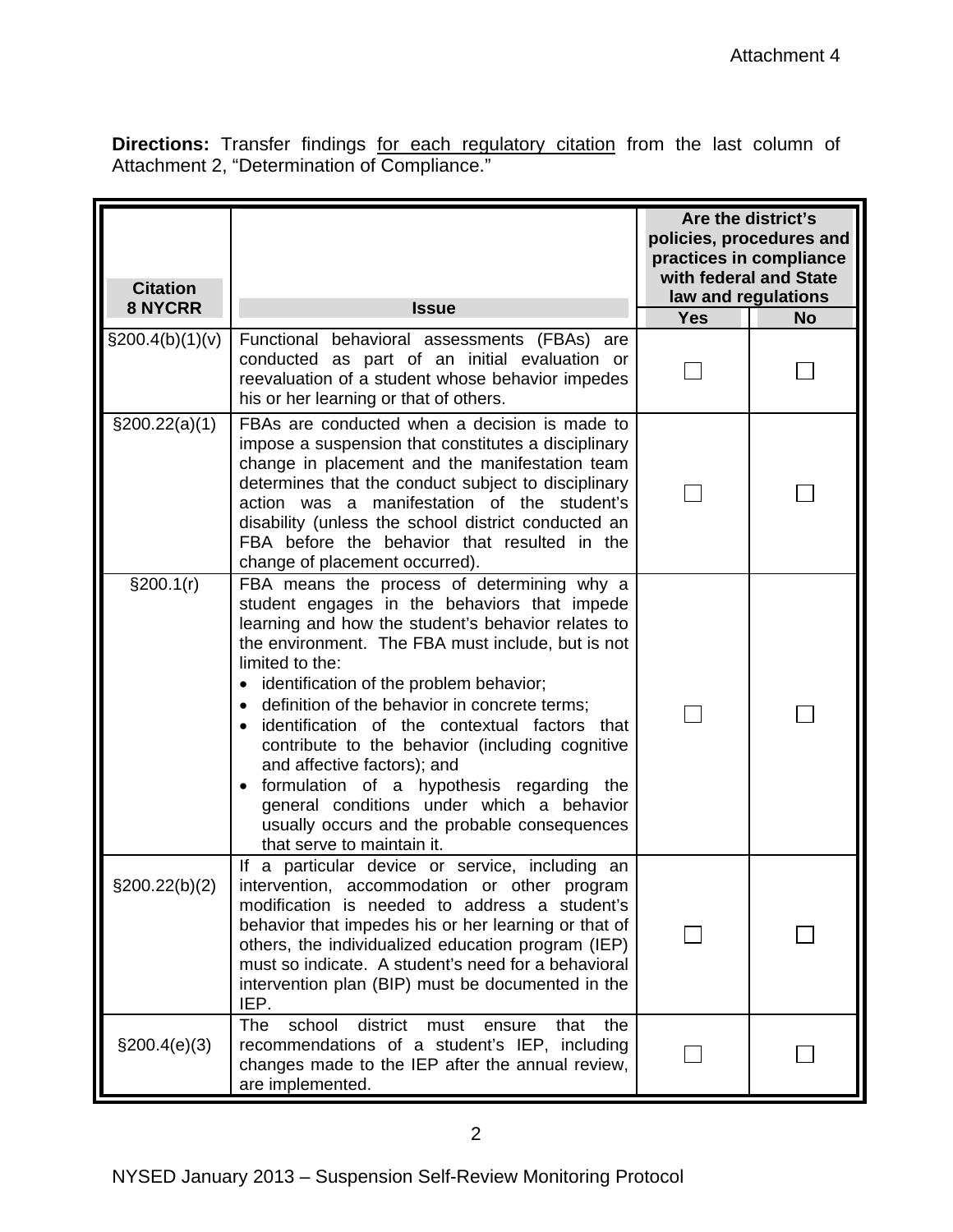| <b>Citation</b>  |                                                                                                                                                                                                                                                                                                                                                                                                                                                        | Are the district's<br>policies, procedures and<br>practices in compliance<br>with federal and State<br>law and regulations |           |  |  |
|------------------|--------------------------------------------------------------------------------------------------------------------------------------------------------------------------------------------------------------------------------------------------------------------------------------------------------------------------------------------------------------------------------------------------------------------------------------------------------|----------------------------------------------------------------------------------------------------------------------------|-----------|--|--|
| <b>8 NYCRR</b>   | <b>Issue</b>                                                                                                                                                                                                                                                                                                                                                                                                                                           | <b>Yes</b>                                                                                                                 | <b>No</b> |  |  |
| \$201.4(e)       | If the manifestation team determined the conduct in<br>question was the direct result of the school<br>district's failure to implement the IEP, the school<br>district took immediate steps to remedy those<br>deficiencies.                                                                                                                                                                                                                           |                                                                                                                            |           |  |  |
| §201.2(a)        | BIPs are based on the results of the FBA and, at a<br>minimum, include:<br>a description of the problem behavior;<br>global and specific hypotheses as to why the<br>problem behavior occurs; and<br>intervention strategies that include positive<br>behavioral supports and services to address the<br>behavior.                                                                                                                                     |                                                                                                                            |           |  |  |
| §201.3           | If the conduct resulting in the suspension is<br>determined to be a manifestation of (related to) the<br>student's disability, the school district implemented<br>a BIP for the student, or if a BIP had already been<br>developed, reviewed the BIP and modified it as<br>necessary to address the behavior.                                                                                                                                          |                                                                                                                            |           |  |  |
| $\S200.22(b)(5)$ | The implementation of a student's BIP includes<br>regular progress monitoring of the frequency,<br>duration<br>intensity of<br>the<br>and<br>behavioral<br>interventions at scheduled intervals, as specified in<br>the BIP and on the student's IEP. The results of<br>the progress monitoring are documented and<br>reported to the student's parents and to the CSE<br>and are considered in any determination to revise a<br>student's BIP or IEP. |                                                                                                                            |           |  |  |
| §201.4(a)        | A review of the relationship between the student's<br>disability and the behavior subject to disciplinary<br>action is conducted immediately, if possible, but in<br>no case later than 10 days after a decision is made<br>impose a suspension that constitutes<br>to<br>disciplinary change in placement.                                                                                                                                            |                                                                                                                            |           |  |  |
| §201.4(c)        | manifestation team reviews<br>relevant<br>The<br>all<br>information in the student's file, including the<br>student's IEP, any teacher observations and any<br>relevant information provided by the parent.                                                                                                                                                                                                                                            |                                                                                                                            |           |  |  |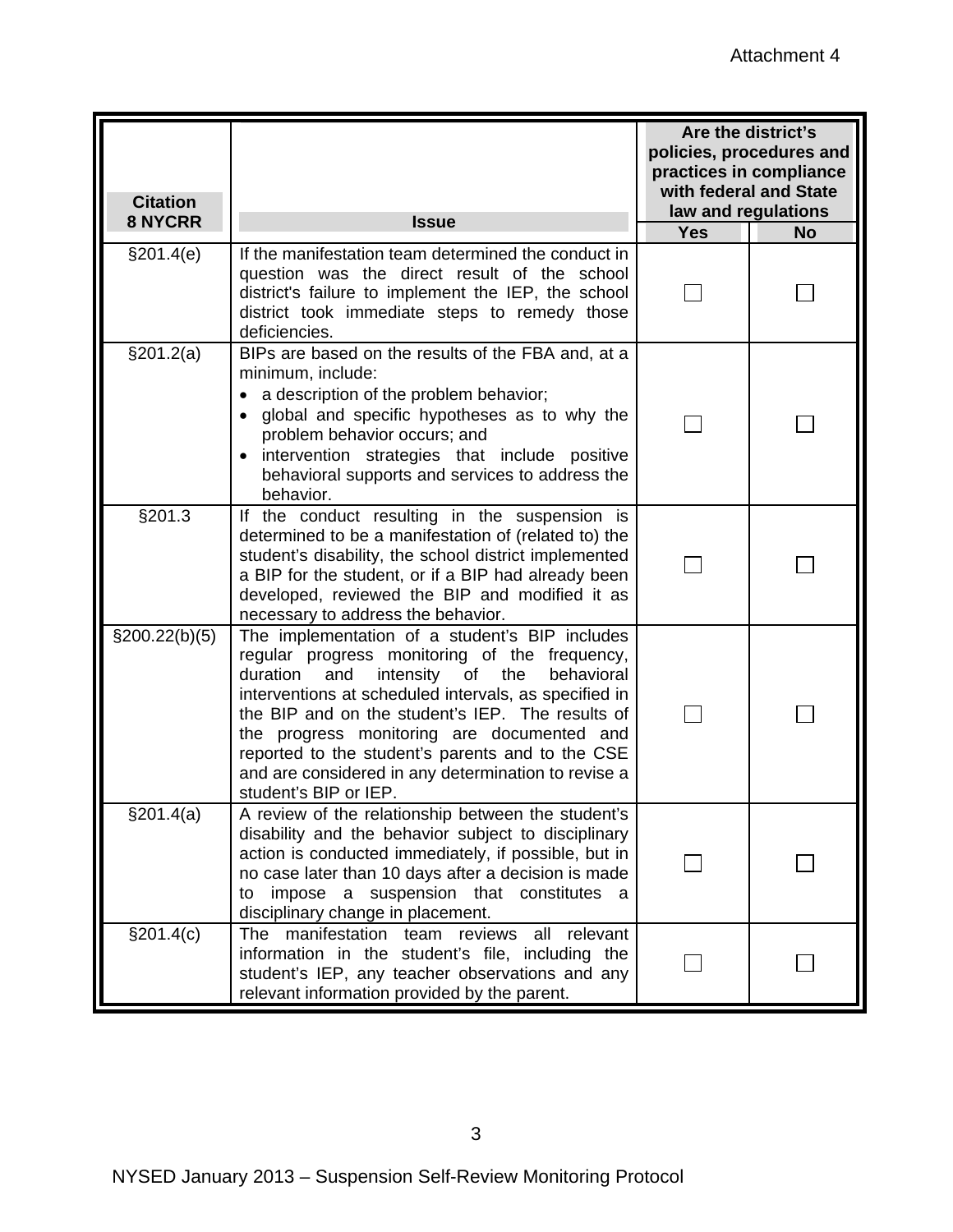| <b>Citation</b><br><b>8 NYCRR</b> | <b>Issue</b>                                                                                                                                                                                                                                                                                                                                                                                                    | Are the district's<br>policies, procedures and<br>practices in compliance<br>with federal and State<br>law and regulations |           |  |
|-----------------------------------|-----------------------------------------------------------------------------------------------------------------------------------------------------------------------------------------------------------------------------------------------------------------------------------------------------------------------------------------------------------------------------------------------------------------|----------------------------------------------------------------------------------------------------------------------------|-----------|--|
|                                   |                                                                                                                                                                                                                                                                                                                                                                                                                 | <b>Yes</b>                                                                                                                 | <b>No</b> |  |
| $\S201.4(d)(1)$                   | manifestation team determines that<br>the<br>The<br>student's conduct is a manifestation of the<br>student's disability if the conduct in question:<br>was caused by or had a direct and substantial<br>relationship to the student's disability; or<br>was the direct result of the school district's<br>failure to implement the IEP.                                                                         |                                                                                                                            |           |  |
| $\S 201.4(d)(2)(ii)$              | If the manifestation team determines that the<br>conduct was a manifestation of (related to) the<br>student's disability, the CSE returns the student to<br>the placement from which the student was<br>removed (except for a change in placement to an<br>interim alternative educational setting (IAES) for<br>behavior involving serious bodily injury, weapons,<br>illegal drugs or controlled substances). |                                                                                                                            |           |  |
| \$201.7(a)                        | The parent is notified and provided a copy of the<br>procedural safeguards notice no later than the date<br>on which a decision is made to impose<br>- a<br>that<br>removal<br>constitutes<br>suspension<br>or<br>a<br>disciplinary change in placement.                                                                                                                                                        |                                                                                                                            |           |  |
| §201.7(b)                         | The suspension or removal of students with<br>disabilities does not exceed the amount of time that<br>a nondisabled student would be subject to<br>suspension for the same behavior.                                                                                                                                                                                                                            |                                                                                                                            |           |  |
| §201.7(f)                         | School<br>unique<br>personnel consider<br>any<br>circumstances on a case-by-case basis when<br>determining whether a disciplinary change in<br>placement is appropriate for a student with a<br>disability who violates the school's code of<br>conduct.                                                                                                                                                        |                                                                                                                            |           |  |
| $\S 201.9(c)(2)$                  | If a manifestation team determines that the<br>behavior is a manifestation of the student's<br>disability, the penalty phase of a superintendent's<br>hearing is dismissed, except where the student is<br>placed in an IAES for behavior involving serious<br>bodily injury, weapons, illegal drugs or controlled<br>substances.                                                                               |                                                                                                                            |           |  |
| §201.10(b)                        | Students with disabilities of compulsory attendance<br>age are provided with alternative instruction for<br>short-term suspensions (10 days or less in the<br>school year) on the same basis as nondisabled<br>students.                                                                                                                                                                                        |                                                                                                                            |           |  |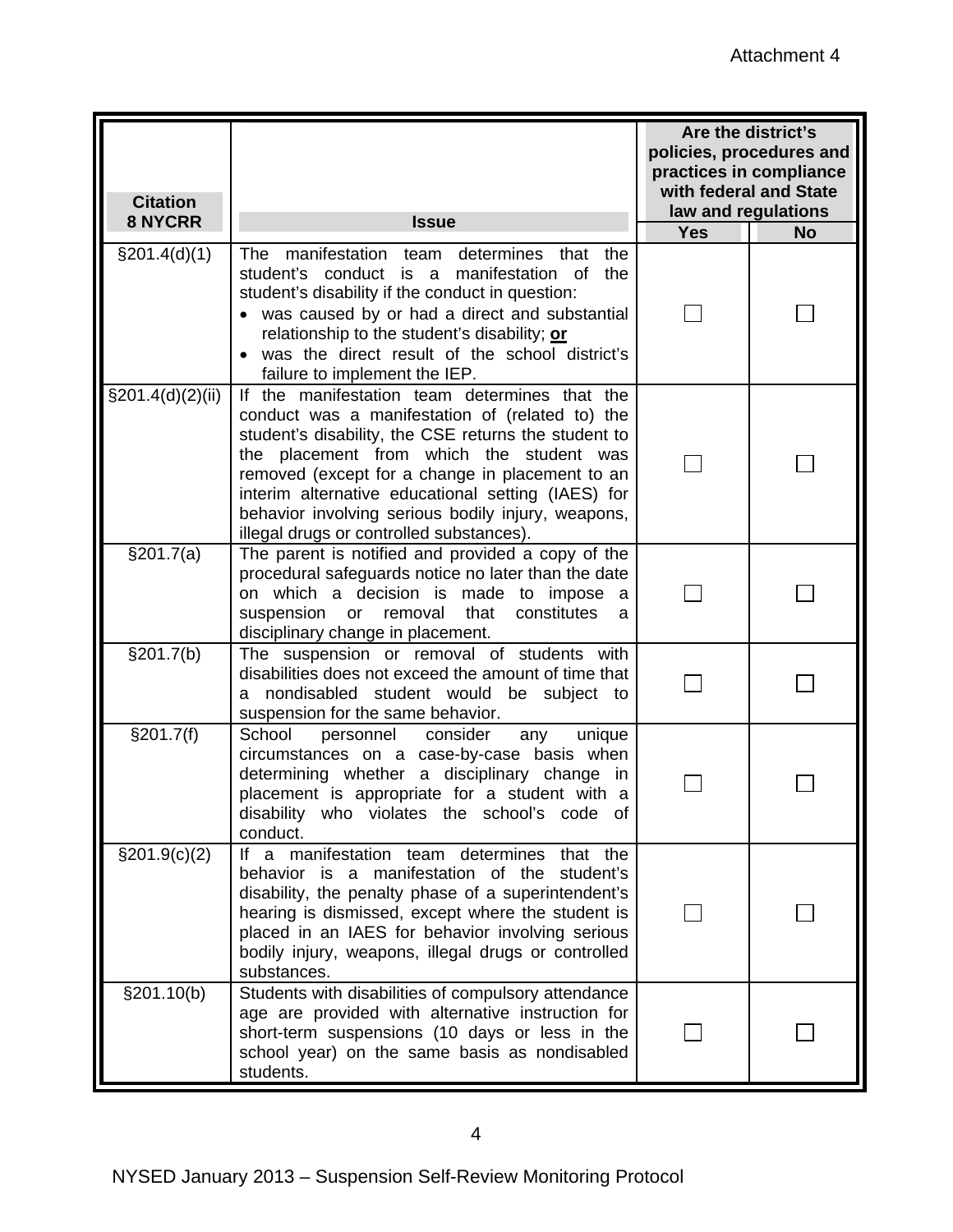| <b>Citation</b><br><b>8 NYCRR</b> | <b>Issue</b>                                                                                                                                                                                                                                                                                                                           | Are the district's<br>policies, procedures and<br>practices in compliance<br>with federal and State<br>law and regulations |  |  |
|-----------------------------------|----------------------------------------------------------------------------------------------------------------------------------------------------------------------------------------------------------------------------------------------------------------------------------------------------------------------------------------|----------------------------------------------------------------------------------------------------------------------------|--|--|
|                                   |                                                                                                                                                                                                                                                                                                                                        |                                                                                                                            |  |  |
| $\S 201.2(k)(1)$                  | A student who is placed in an IAES must continue<br>to receive educational services so as to:<br>enable the student to continue to participate in<br>the general education curriculum, although in<br>another setting; and<br>progress toward meeting the goals set out in the<br>student's IEP.                                       |                                                                                                                            |  |  |
| $\S201.2(k)(2)$                   | A student who is placed in an IAES must receive,<br>as appropriate, an FBA and behavioral intervention<br>services and modifications that are designed to<br>address the violation so that it does not recur.                                                                                                                          |                                                                                                                            |  |  |
| §201.10(c)                        | During suspensions for periods of 10 school days<br>(or less that total 10 or more school days) in a<br>school year, but do not constitute a disciplinary<br>change in placement, school personnel,<br><i>in</i><br>consultation with at least one of the student's<br>teachers, determine the extent to which services<br>are needed. |                                                                                                                            |  |  |
| §201.10(d)                        | During suspensions or other disciplinary removals<br>in excess of 10 school days in a school year which<br>constitute a disciplinary change in placement, the<br>IAES and services are determined by the CSE.                                                                                                                          |                                                                                                                            |  |  |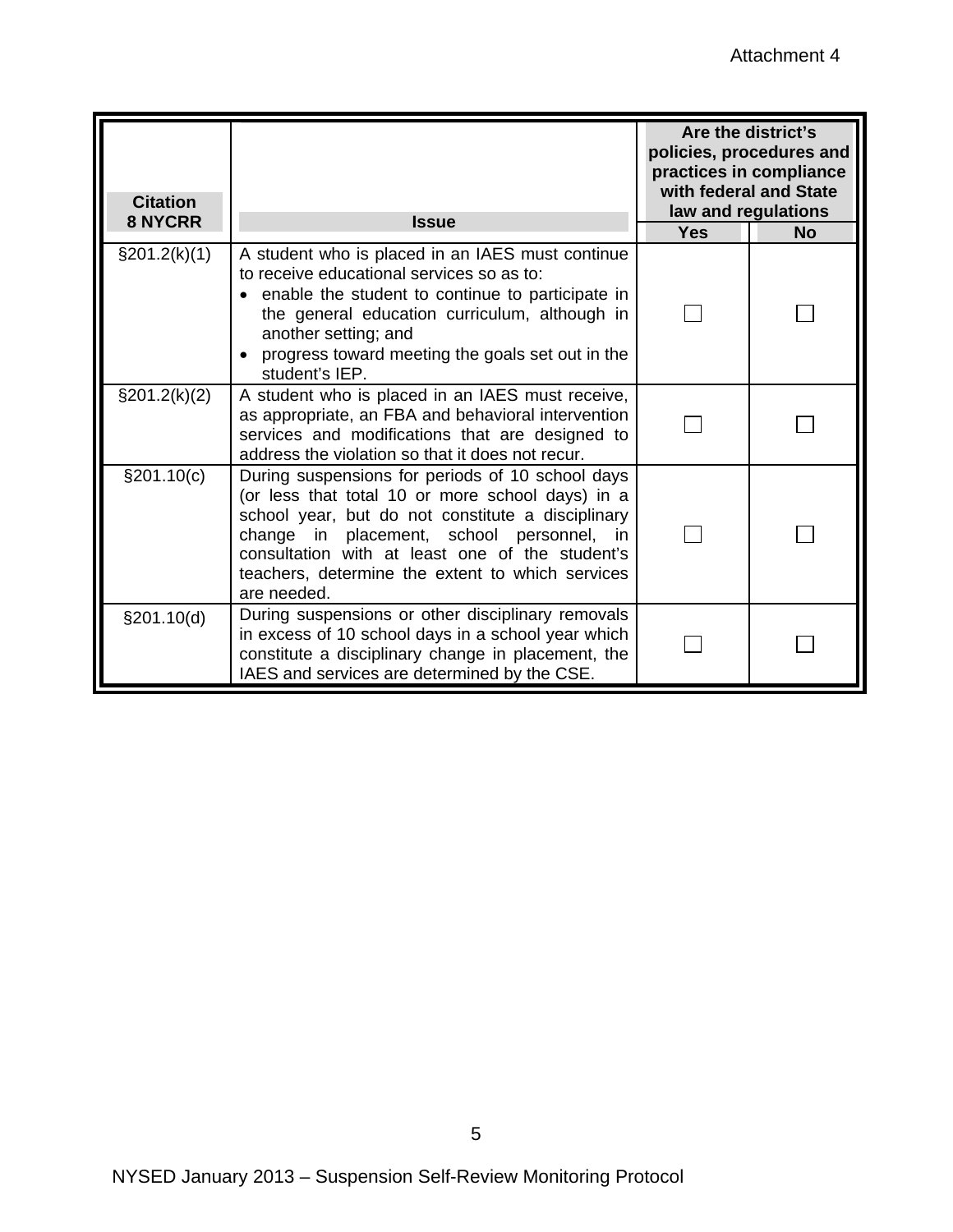#### **SAMPLE FORM FOR SELECTION OF STUDENT RECORDS TO BE REVIEWED**

Using the PD-8 data reported in August, compile a list of all students with disabilities who were suspended in school and/or out of school that are in the race/ethnicity group identified for indicator 4B and/or disproportionality in disciplinary actions.

- For school districts with 20 or fewer students on this list, review all student records.
- For districts with less than 200 students but greater than 20 students, randomly select 20 student records.
- •For districts with more than 200 students on this list, randomly select 30 records.
- Add to the number of records to be reviewed if, based on the record reviews, you are finding inconclusive patterns of policy implementation.

| Student<br>Name  | School<br><b>Building</b> | Grade | Race/<br>Ethnicity | In-School Suspension |                      | Out-of-School Suspension |                      |
|------------------|---------------------------|-------|--------------------|----------------------|----------------------|--------------------------|----------------------|
|                  |                           |       |                    | Less than 10<br>days | More than 10<br>days | Less than 10<br>days     | More than 10<br>days |
| $\overline{1}$ . |                           |       |                    |                      |                      |                          |                      |
| $\overline{2}$ . |                           |       |                    |                      |                      |                          |                      |
| $\overline{3}$ . |                           |       |                    |                      |                      |                          |                      |
| $\overline{4}$ . |                           |       |                    |                      |                      |                          |                      |
| $\overline{5}$ . |                           |       |                    |                      |                      |                          |                      |
| 6.               |                           |       |                    |                      |                      |                          |                      |
| 7.               |                           |       |                    |                      |                      |                          |                      |
| $\overline{8}$ . |                           |       |                    |                      |                      |                          |                      |
| 9.               |                           |       |                    |                      |                      |                          |                      |
| 10.              |                           |       |                    |                      |                      |                          |                      |
| 11.              |                           |       |                    |                      |                      |                          |                      |
| 12.              |                           |       |                    |                      |                      |                          |                      |

NYSED January 2013 – Suspension Self-Review Monitoring Protocol